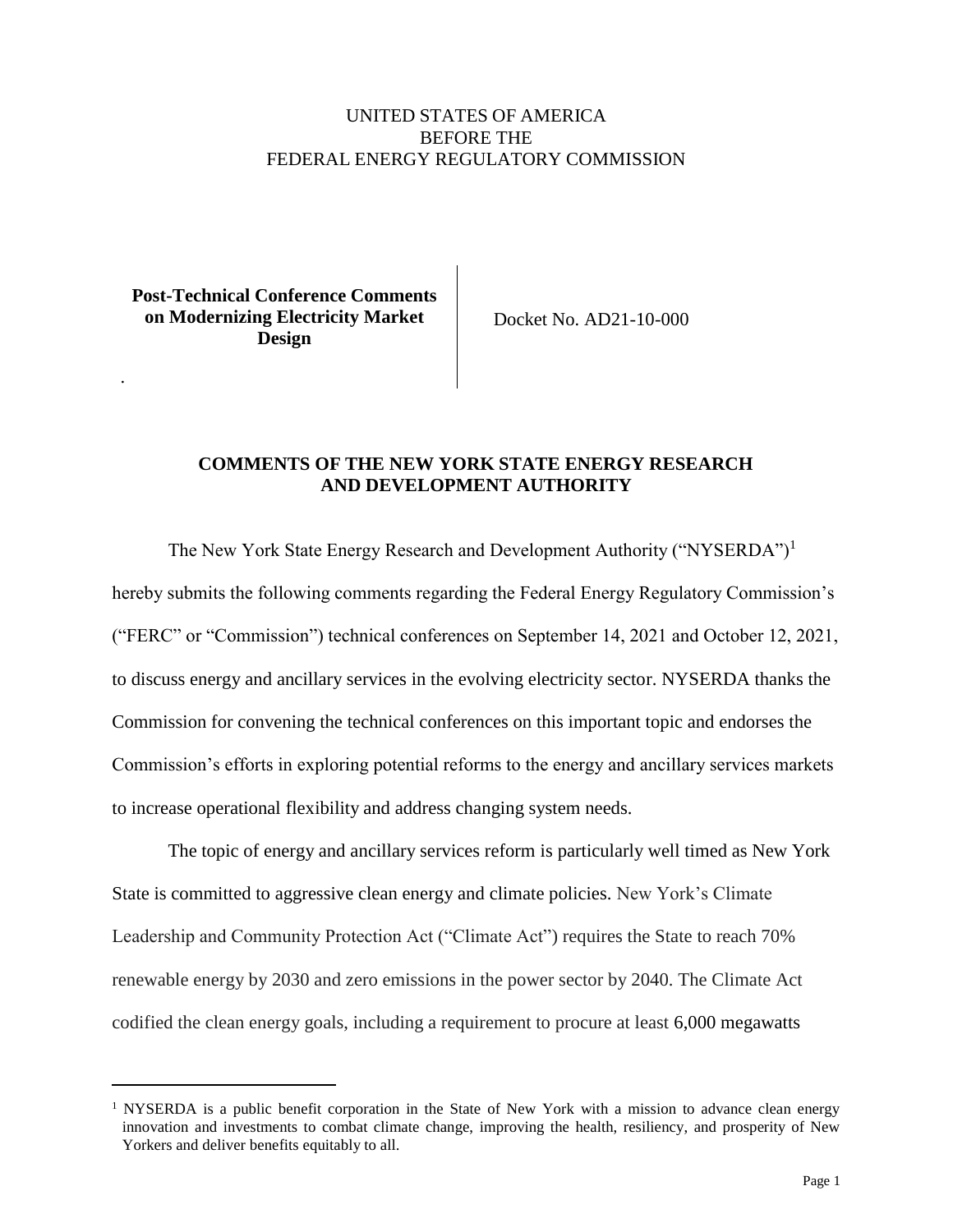(MW) of distributed solar generation by 2025, 3,000 MW of energy storage by 2030, and 9,000 MW of offshore wind by 2035. To further demonstrate New York State's commitment to increasing the amount of renewable energy flowing to the electric grid, in September 2021, Governor Kathy Hochul announced an expanded goal of at least 10 gigawatts of distributed solar to be installed by 2030. In January 2022, Governor Hochul doubled the state's energy storage deployment target from three gigawatts by 2030 to six gigawatts by 2030.

As New York State's clean energy and climate innovation agency, NYSERDA plays a key role in implementing the State's nation-leading clean energy and climate policies, and supports the transformation and expansion of markets, pushing them to accurately value clean energy, energy efficiency, flexibility and resilience—while encouraging competition and innovation that delivers value to consumers. NYSERDA uses a data-driven approach both to guide program design and to provide for high levels of accountability and transparency. In January 2021, NYSERDA and the New York Department of Public Service published the *Initial* Report of the New York State Power Grid Study<sup>2</sup> to accelerate the planning and build-out of bulk and local transmission and distribution infrastructure to ensure that renewable energy can be reliably and cost-effectively delivered to power New York homes and businesses. The Power Grid Study supports a comprehensive look at how New York can achieve the statewide goals of 100 percent zero-emission electricity by 2040 while incorporating input from NYISO and the local utilities.

As the State generation resource mix transitions toward intermittent wind and solar power, NYSERDA believes that reforms to grid planning, operations, and market designs are necessary. In a recent filing with the Commission, the New York State Public Service

<sup>2</sup> *See* New York State Department of Public Service Staff et al., *Initial Report on the New York Power Grid Study* (Jan 19. 2021) available at https://brattlefiles.blob.core.windows.net/files/20842\_initial\_report\_on\_the\_new\_york\_power\_grid\_study.pdf.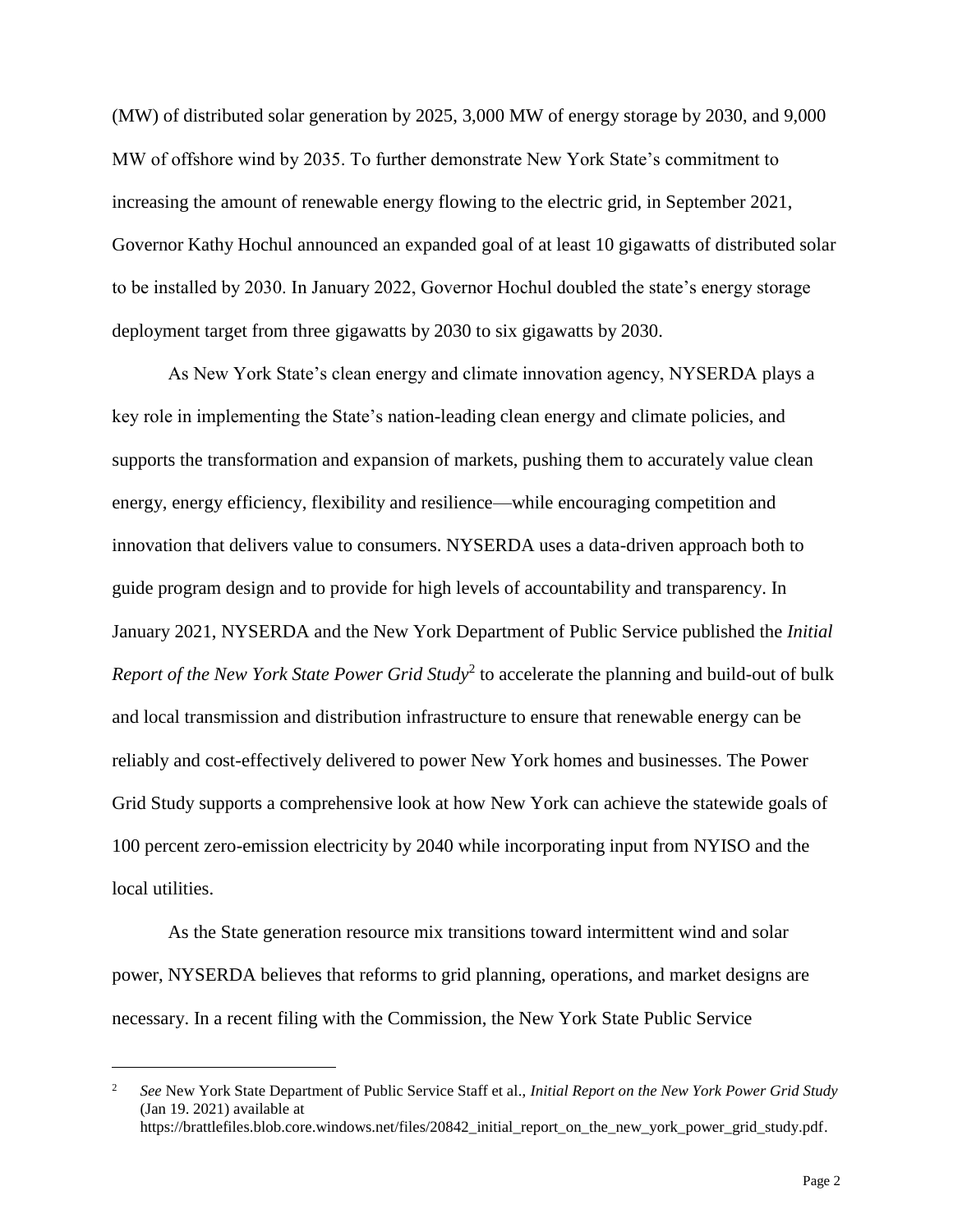Commission and NYSERDA jointly stated a need for products that have not been developed in the Eastern Regional Transmission Organization/Independent System Operator (RTO/ISO) markets, including potentially a ramping product, faster-responding reserves, and/or other products.<sup>3</sup>

New York is committed to a well-planned transition of the electric system in an equitable and cost-effective manner for consumers without undermining reliability and safety requirements. In light of the changing resource mix, electrification of the grid, and evolving load profiles, NYSERDA supports the Commission's advancement of energy and ancillary services market reforms. NYSERDA wants to underscore the importance of identifying and analyzing grid needs, and prioritizing and aligning the market-based products in a cost-effective manner. In an effort to further inform the discussion in this proceeding, NYSERDA submits the attached initial comments and analysis prepared by the Brattle Group on behalf of NYSERDA. While we believe that many reforms to planning, operations, and market design may be necessary and suitable, the Brattle Group discussion primarily highlights one of the many potential directions – the role of a well-designed suite of ramping reserves products in managing net load variability, maintaining reliability, and managing costs.

NYSERDA appreciates the opportunity for comment and wishes to thank the Commission for initiating a timely dialogue on this crucial topic.

<sup>3</sup> Comments of the New York State Public Service Commission and New York State Energy and Research Development Authority, New York Independent System Operator, Inc., Docket No. ER22-772-000 (Jan. 26, 2022).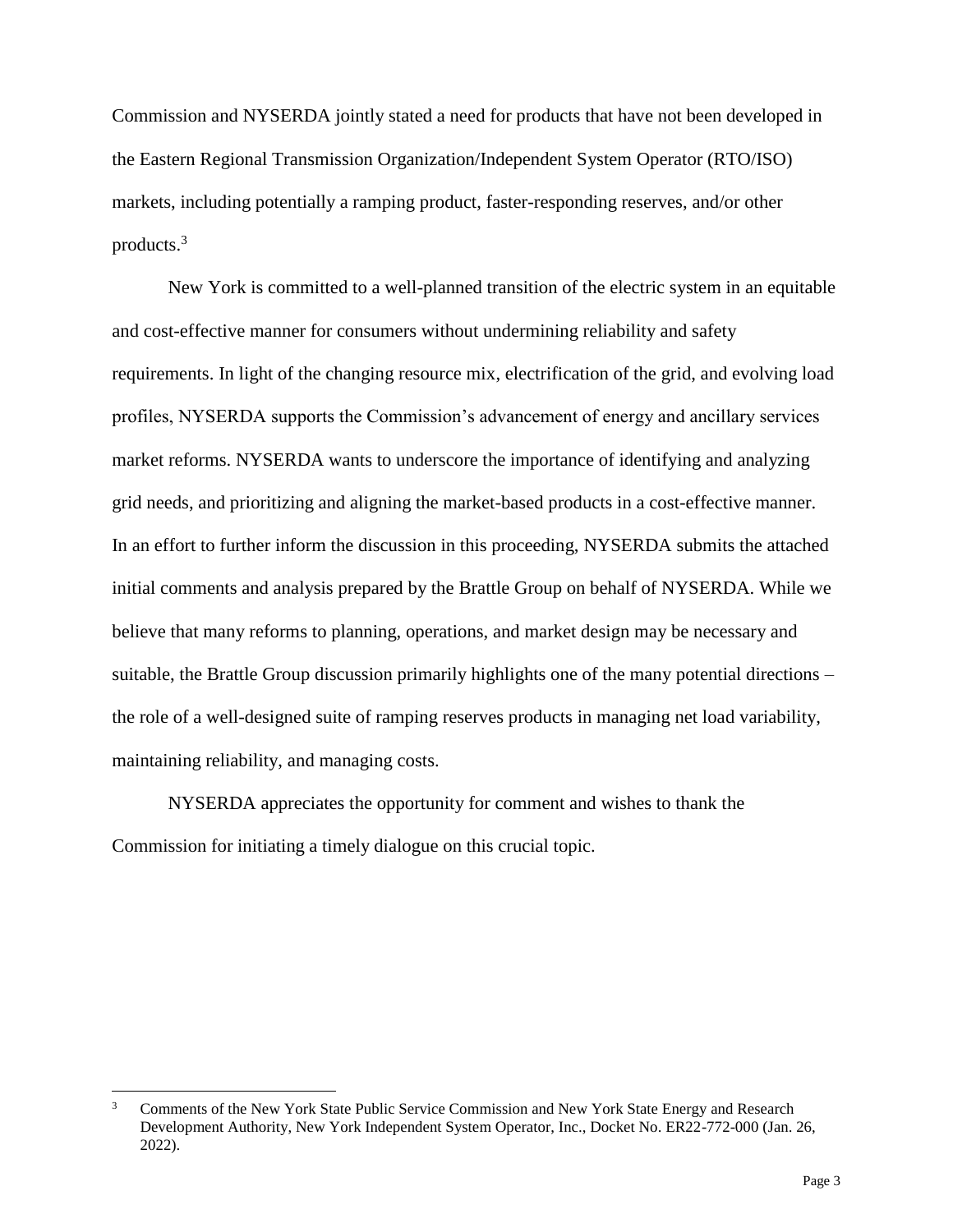Respectfully submitted,

## *Peter J. Costello*

Peter J. Costello General Counsel Sunny Joshi Senior Counsel New York State Energy Research and Development Authority 17 Columbia Circle Albany, NY 12203-6399 [sunny.joshi@nyserda.ny.gov](mailto:sunny.joshi@nyserda.ny.gov)

*Counsel for New York State Energy Research and Development Authority*

February 4, 2022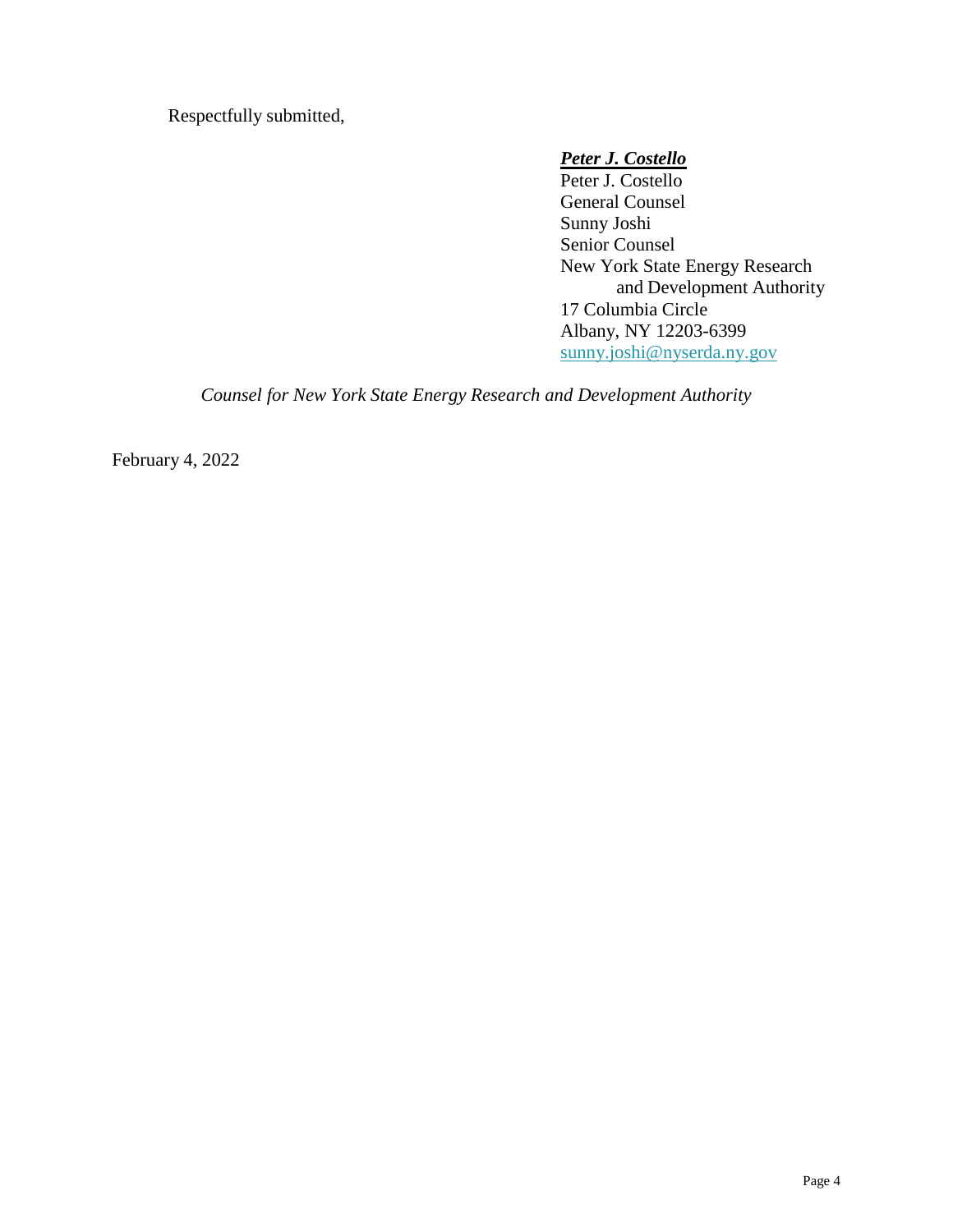# **Attachment DR. KATHLEEN SPEES and DR. SAMUEL A. NEWELL**

Modernizing Electricity Market Design

# **Efficiently Managing Net Load Variability in High-Renewable Systems: Designing Ramping Products to Attract and Leverage Flexible Resources**

Our names are Dr. Kathleen Spees and Dr. Samuel A. Newell. We are employed by The Brattle Group as Principals. On behalf of the New York State Energy Research and Development Authority (NYSERDA), we offer these comments on modernizing electricity market design. Though there are a wide array of reforms and products needed to align current energy and ancillary service markets with rapid decarbonization, we focus our comments on the critical role that a welldesigned suite of ramping reserves can play in managing system uncertainties, maintaining reliability, and managing costs.

Our views on the opportunities presented by ramping products derive from our consulting work supporting a wide range of energy and ancillary service market enhancements in jurisdictions across the globe that are at varying stages of clean energy transition.<sup>4</sup> Across many jurisdictions and contexts, we find that the technical challenges and identified design enhancements far exceed the pace at which the solutions can be implemented. In this situation, there is a need for systematic assessments amongst potential reforms so that they can be properly prioritized. We expect that implementing well-designed suite of ramping products (or enhancing existing ramp products, where those already exist) would be likely to rise to the top of such a prioritized list in most regions. In our comments we draw on the insights derived from a number of markets to propose a generalized approach for developing a fit-for-purpose ramping products in regions undergoing rapid decarbonization.

Dr. Spees is an economic consultant with expertise in wholesale electric energy, capacity, and ancillary service market design and analysis. She earned a Ph.D. in Engineering and Public Policy, an M.S. in Electrical and Computer Engineering from Carnegie Mellon University, and a B.S. in Mechanical Engineering and Physics from Iowa State University. Dr. Newell is an economist and engineer with 23 years of experience analyzing and modeling electricity wholesale markets, the transmission system, and electricity market designs. He earned a Ph.D. in Technology

<sup>4</sup> We derive these views for example from our [NYISO Grid in Transition Study](https://www.nyiso.com/documents/20142/11593028/2020.03.30%20Stakeholder%20Meeting%20Deck%20Brattle%20FOR%20POSTING.pdf/06562da7-ee27-cece-57f0-afd7d688121a) that included modeling the New York electricity system throughout clean energy transition to a 100% clean resource mix by 2040; our work for the Australia Energy Market Operator to develop a new vision for the wholesale markets to align with clean energy transition; our work for the Texas market operator and commission to refine their suite of ancillary services and operating reserve demand curve to more cost-effectively manage reliability needs and renewable resources; and our work offering recommendations on SPP's [ramping product.](https://www.brattle.com/wp-content/uploads/2021/05/14452_3_a_brattle_comments_on_spp_ramp_product.pdf)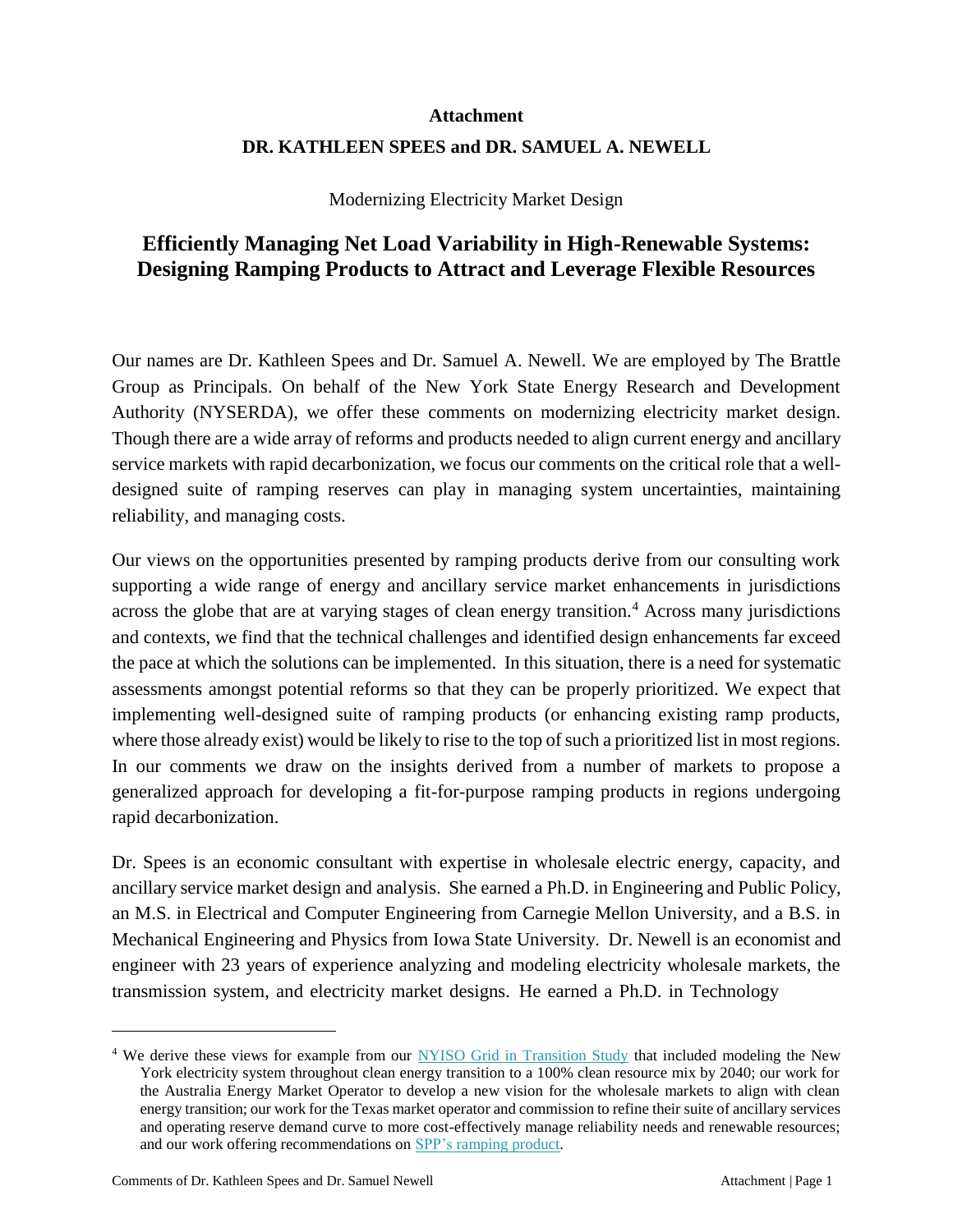Management and Policy from the Massachusetts Institute of Technology, an M.S. in Materials Science and Engineering from Stanford University, and a B.A. in Chemistry and Physics from Harvard College.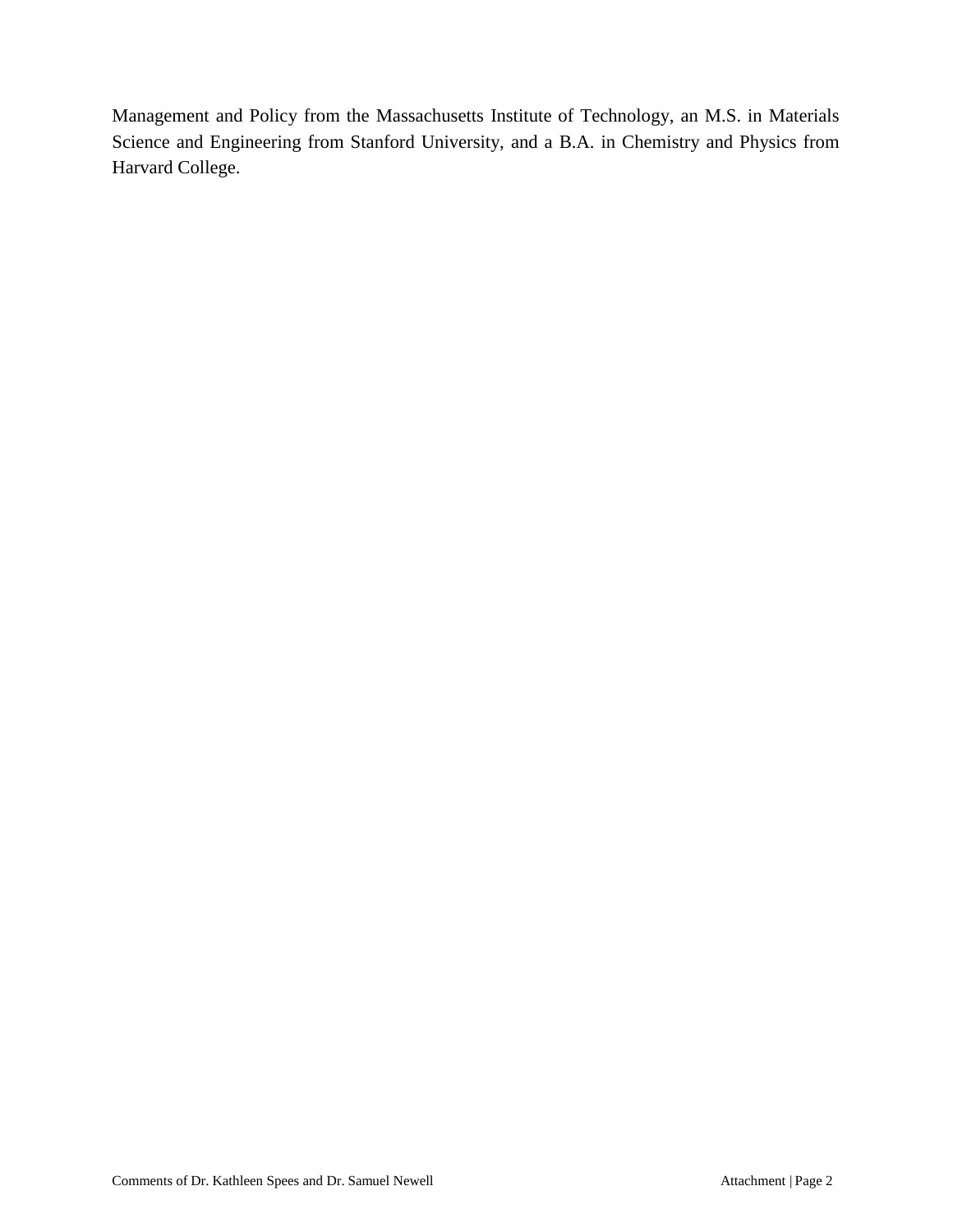# **TABLE OF CONTENTS**

| А. |  |                                                                                   |  |  |  |  |  |
|----|--|-----------------------------------------------------------------------------------|--|--|--|--|--|
| B. |  |                                                                                   |  |  |  |  |  |
|    |  | B.1. Conduct Foundational Analyses to Characterize Unmet System Needs (if Any) 12 |  |  |  |  |  |
|    |  |                                                                                   |  |  |  |  |  |
|    |  |                                                                                   |  |  |  |  |  |
|    |  | B.4. Procuring Ramping Reserves Co-Optimized with Energy and Other Ancillary      |  |  |  |  |  |
|    |  |                                                                                   |  |  |  |  |  |
|    |  |                                                                                   |  |  |  |  |  |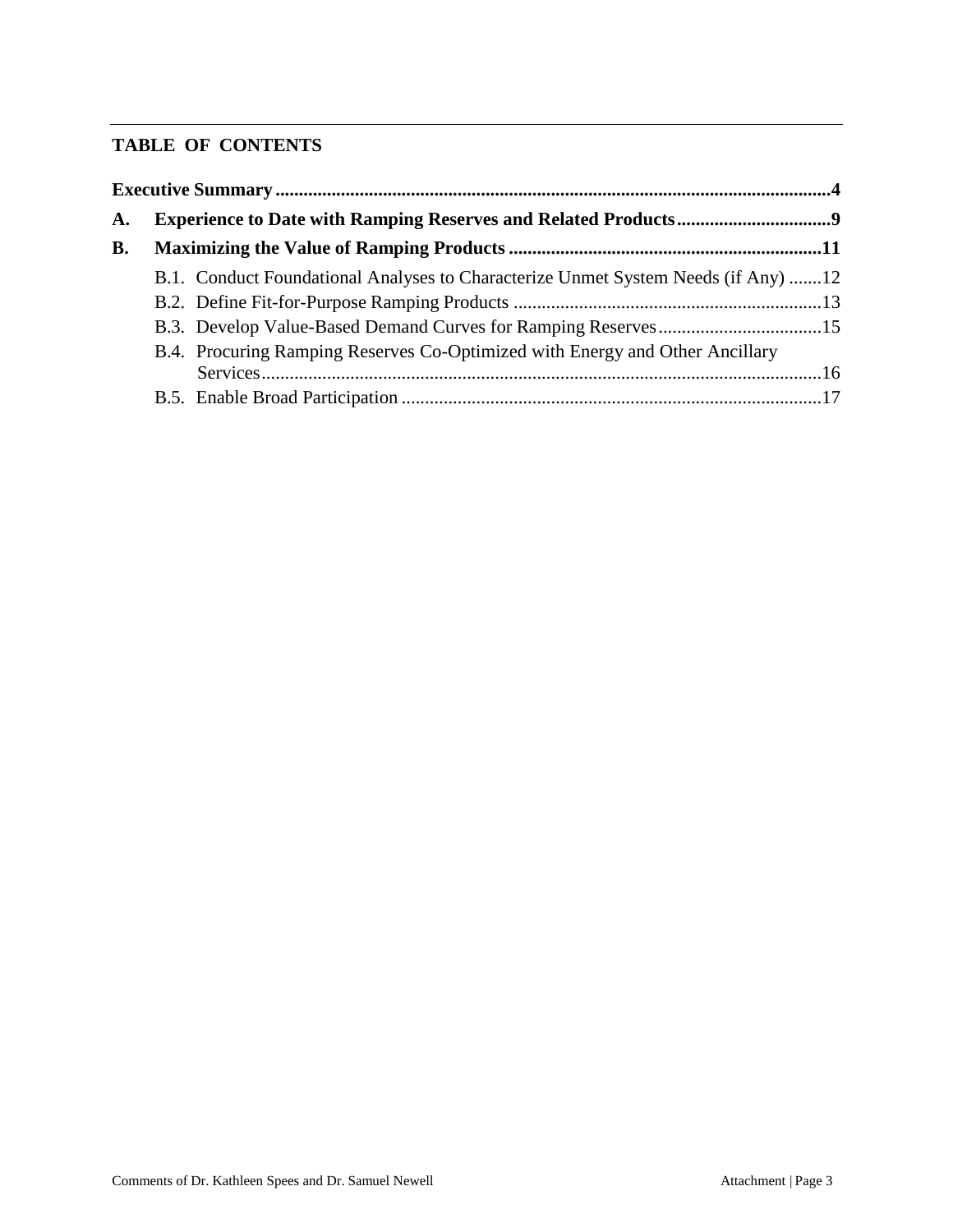# <span id="page-7-0"></span>**Executive Summary**

As the grid transforms from dispatchable thermal generation toward variable and uncertain wind and solar power, maintaining an adequate, balanced, secure system will require greater flexibility from resources and consumers. This will require many reforms to planning, operations, and market designs. Chief among the market design aims is to establish reserves for reliability and efficiently meeting net load variability and uncertainty. We refer to such reserves generally as "ramping reserves" without yet presupposing a specific product. The Independent System Operators (ISOs) and Regional Transmission Organizations (RTOs) are at varying stages of needing such a reserve; some have experimented with new ramping products while others have proposed leveraging ancillary services that were designed for other purposes. Our comments discuss how to systematically address this need, particularly as relevant for the future of New York and other regions pursuing deep decarbonization mandates.

Under the Climate Leadership and Community Protection Act (CLCPA), the State must achieve a 70% renewable energy supply mix by 2030; and must achieve a 100% clean electricity supply mix by 2040.<sup>5</sup> The CLCPA also mandates certain amounts of offshore wind, behind-the-meter photovoltaics, and battery storage. In short, the CLCPA will transform the New York resource mix within the decade. The new, clean resource mix will present a completely different set of system challenges, reliability needs, and resource capabilities compared to the historical context in which the energy and ancillary markets were first developed. Through its Grid in Transition analyses and reform efforts, the New York Independent System Operator (NYISO) aims to advance and reform its electricity markets to fulfill its mandate of delivering reliability costeffectively throughout this transformation.<sup>6</sup>

In New York and other regions in transition, developing a future-ready suite of ancillary services should be founded on analyses of system needs and how they will change over the coming years. Periodic assessments can diagnose emerging reliability challenges and reasons for out-of-market actions; identify future reliability needs that are not yet met via ancillary service products; and review opportunities to unlock the capabilities presented by flexible resources. NYISO has for the last several years been conducting such analyses, some of which has aimed to identify a number of potential reliability gaps that are anticipated to arise absent reform, introduce various metrics for tracking market performance, implement design reforms, and inform the transition work plan.<sup>7</sup> Given that NYISO's work on these issues is ongoing or upcoming, our comments here do not

<sup>&</sup>lt;sup>5</sup> See NYSERDA, "Climate Leadership and [Community](https://www.nyserda.ny.gov/All-Programs/CLCPA) Protection Act (Climate Act)".

<sup>&</sup>lt;sup>6</sup> See NYISO, "Update on Grid in Transition [Related Work](https://www.nyiso.com/documents/20142/26628478/20211202%20NYISO%20-%20Update%20on%20Grid%20in%20Transition%20Recommendations%202021%20and%202022.pdf/d5179916-b211-6c3a-bd93-e1ca1a2a23c6) Plan for 2022", December 2, 2021.

<sup>7</sup> See, for example, New York ISO, *2021-2030 [Comprehensive](https://www.nyiso.com/documents/20142/26119798/06_DraftReport.pdf/a435d1b0-b08c-9540-c3a3-0fcbb4a543b7) Reliability Plan*, November 2021; and New York ISO *[Reliability and Market](https://www.nyiso.com/documents/20142/2224547/Reliability-and-Market-Considerations-for-a-Grid-in-Transition-20191220%20Final.pdf/61a69b2e-0ca3-f18c-cc39-88a793469d50) Considerations for a Grid in Transition,* December 20, 2019.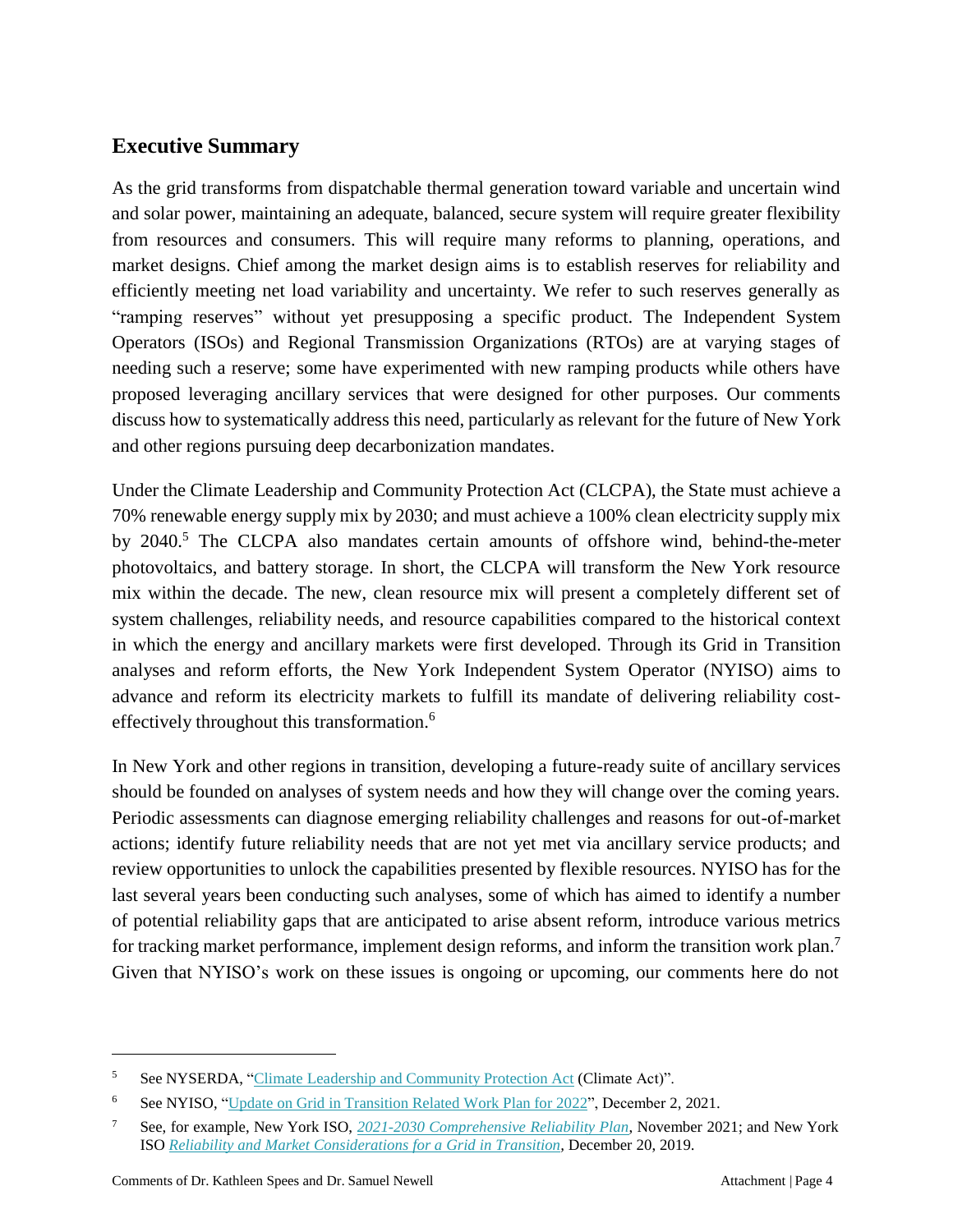presuppose the details of the most relevant products for the New York system, but rather are intended as general comments on ramping challenges that all ISOs may face.

In a broader survey, the Australian market operator recently conducted a meta-analysis of such studies examining emerging system needs in high-renewable systems across the globe, with most systems showing a need for new products to manage system variability (such as ramping), system frequency (such as fast frequency response and inertia), and voltage (provided via non-market means). $8$ 

Once emerging system needs are identified, they can be translated into fit-for-purpose ancillary service products; subjected to benefit-cost analyses to eliminate or defer less valuable concepts; and prioritized relative to other ongoing reform efforts. In general, the goal is to introduce needed products with a strong value proposition proactively, before an unmet system need materializes into frequent reliability challenges or costly out-of-market actions.

New and reformed products should also ensure they fully utilize the capabilities of flexible new technologies including batteries, demand response (DR), curtailable renewables, electric vehicles, and other distributed energy resources (DERs). New products should reflect the realities of the future grid they must serve, which in New York and many other places will need to rely primarily on emerging clean technologies to provide system reliability and balancing services. This will require ISOs/RTOs to engage in many more pilot and testing programs to understand new resources' capabilities; advance communication systems; improve visibility and controls; align product definitions to fully enable those resources' contributions; and ensure that the ISO control room has confidence in the ability of new resources to respond to their performance obligations.

We anticipate that for most markets in transition, introducing or refining a tailored suite of ramping reserve products when needed will prove to be among the most beneficial opportunities to manage system variability and uncertainties. As illustrated in [Table 1,](#page-9-0) ramping reserves serve a separate and distinct purpose from other ancillary services in common use such as regulation (balancing intra-interval variability); contingency reserves (responding to unanticipated outages); and frequency response. Even though there could be some similarities in product definitions between ramping products and traditional ancillary services, we do not recommend to simply expand traditional services to meet emerging flexibility needs; ramping reserves should be developed in a targeted fashion to serve their distinct purpose, value proposition, and activation mechanisms. Ramping reserves are a new product that can be defined over 10-minute to 3-hour timeframes that serve the purpose of cost-effectively managing variability and uncertainty in net load. Following current standard practice would manage increasing variability in multi-interval ramping needs

<sup>8</sup> The systems included in this meta-study included Eastern and Western Australia, Great Britain, Texas, and Ireland. See Australian Energy Market Operator, ["Maintaining](https://aemo.com.au/-/media/files/electricity/nem/security_and_reliability/future-energy-systems/2019/aemo-ris-international-review-oct-19.pdf?la=en) Power System Security with High Penetrations of Wind and Solar [Generation"](https://aemo.com.au/-/media/files/electricity/nem/security_and_reliability/future-energy-systems/2019/aemo-ris-international-review-oct-19.pdf?la=en), October 2019, Table 1 (p.15).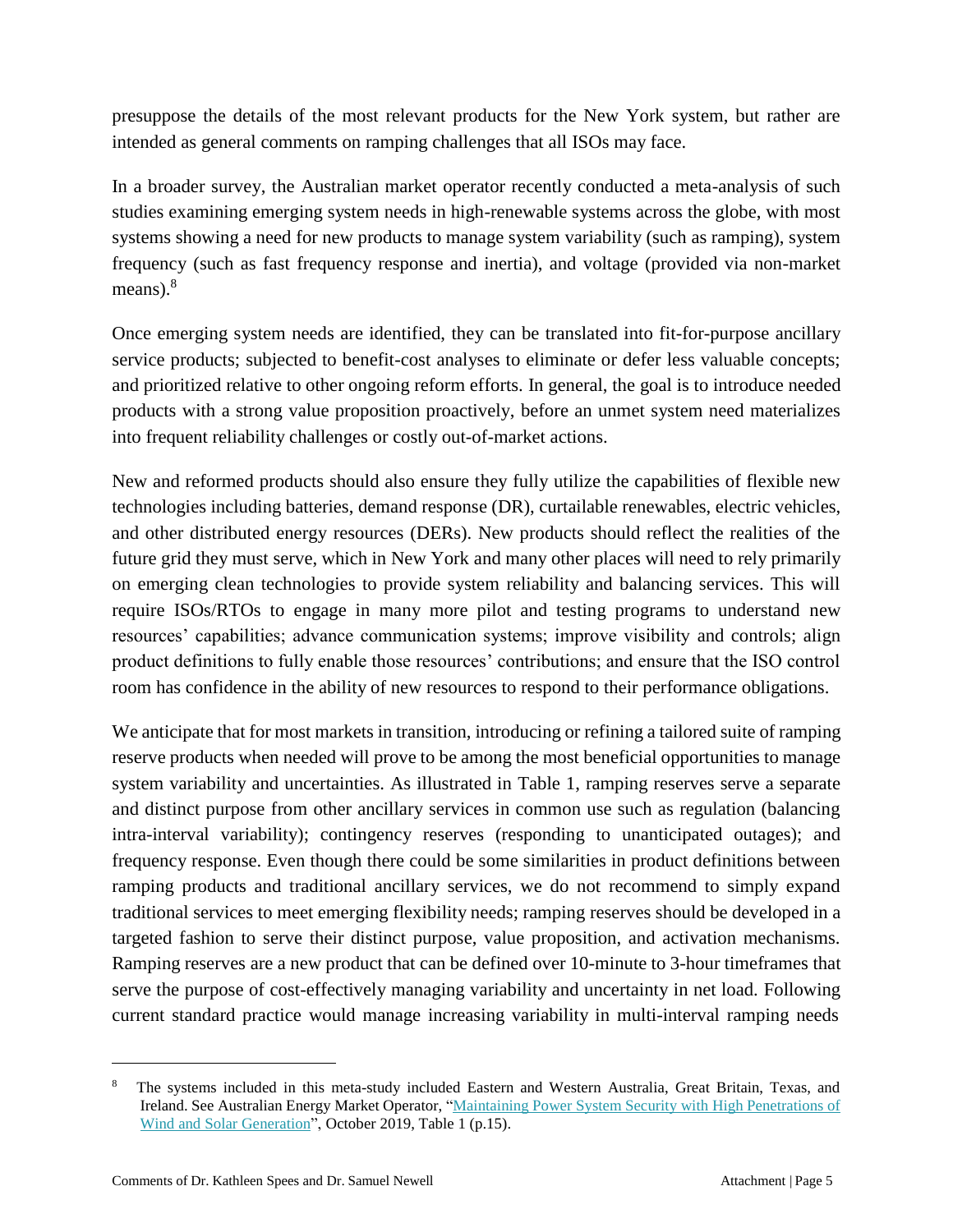through increasing reliance on out-of-market unit commitments, control room actions, unpriced constraints within security-constrained unit commitment (SCUC) software.<sup>9</sup> Ramping products offer a market-based opportunity to cost-effectively pre-position system resources to meet net load variability and adapt to system circumstances, thus maintaining reliability without reaching for costly out-of-market actions.<sup>10</sup>

### <span id="page-9-0"></span>**TABLE 1: THE ROLE OF RAMPING RESERVES COMPARED TO OTHER SYSTEM SERVICES**

| Product                                                                          | Needed to:                                                                                                                                                    |  |  |  |  |
|----------------------------------------------------------------------------------|---------------------------------------------------------------------------------------------------------------------------------------------------------------|--|--|--|--|
| <b>Regulation</b><br>Reg Up & Reg Down                                           | Manage net load variability within a 5-minute dispatch<br>interval                                                                                            |  |  |  |  |
| <b>Contingency</b><br><b>Reserves</b><br>10-min spin, 10-min<br>non-spin, 30-min | Respond to generation and transmission outages                                                                                                                |  |  |  |  |
| Ramping<br><b>Reserves</b><br>Up & Down, 10-min<br>to 3-hours                    | Manage increasing ramping and net load variability<br>between dispatch intervals (i.e. capability to meet net load<br>ramps over 10 min, 30 min, or 1+ hours) |  |  |  |  |
| <b>Energy</b>                                                                    | Meet customer demand in each 5 min dispatch interval                                                                                                          |  |  |  |  |
| <b>Capacity</b>                                                                  | Ensure sufficient total supply to meet 1-in-10 reliability<br>standard                                                                                        |  |  |  |  |

Several markets with high levels of renewables are in the process of designing or have already implemented different variations of a ramping product including in Midcontinent ISO, California, Australia, and Southwest Power Pool. Though the exact approach and parameters differ by jurisdiction, the general concept is illustrated in [Figure 1 f](#page-10-0)or a 15-minute ramping product. The ramping product is designed to meet upcoming ramping needs (including the expected ramp plus an uncertainty band around system ramping needs) over future 5-minute dispatch intervals. If net ramping requirements are higher than expected, the available ramp-up resources can be called on to meet the higher net demand. Ramp-up products add value by avoiding short-term reliability shortfalls, managing system uncertainties, improving price formation, reducing out-of-market unit commitments, and reducing out-of-market uplift payments that would otherwise be made (often to

<sup>9</sup> An important, but often-missed, nuance in discussing SCUC and security constrained economic dispatch (SCED) software (together, the market management system (MMS)), is that introducing a constraint or parameter into SCUC/SCED is not always equivalent to introducing that parameter into the "market". Both SCED and SCUC often incorporate a number of cost-driving constraints and resource parameters that are not reflected as marketprocured products and/or are not reflected in the "pricing run" used to set market energy and ancillary service prices. See Sections [A](#page-12-0) and [B.4](#page-19-0) below for more discussion of this point.

<sup>&</sup>lt;sup>10</sup> It would also be problematic to introduce a product that is poorly designed, that is not needed for reliability, or that artificially constrains the resources that can provide the product, as this could increase system and customer costs without a commensurate reliability or economic value contribution to the system.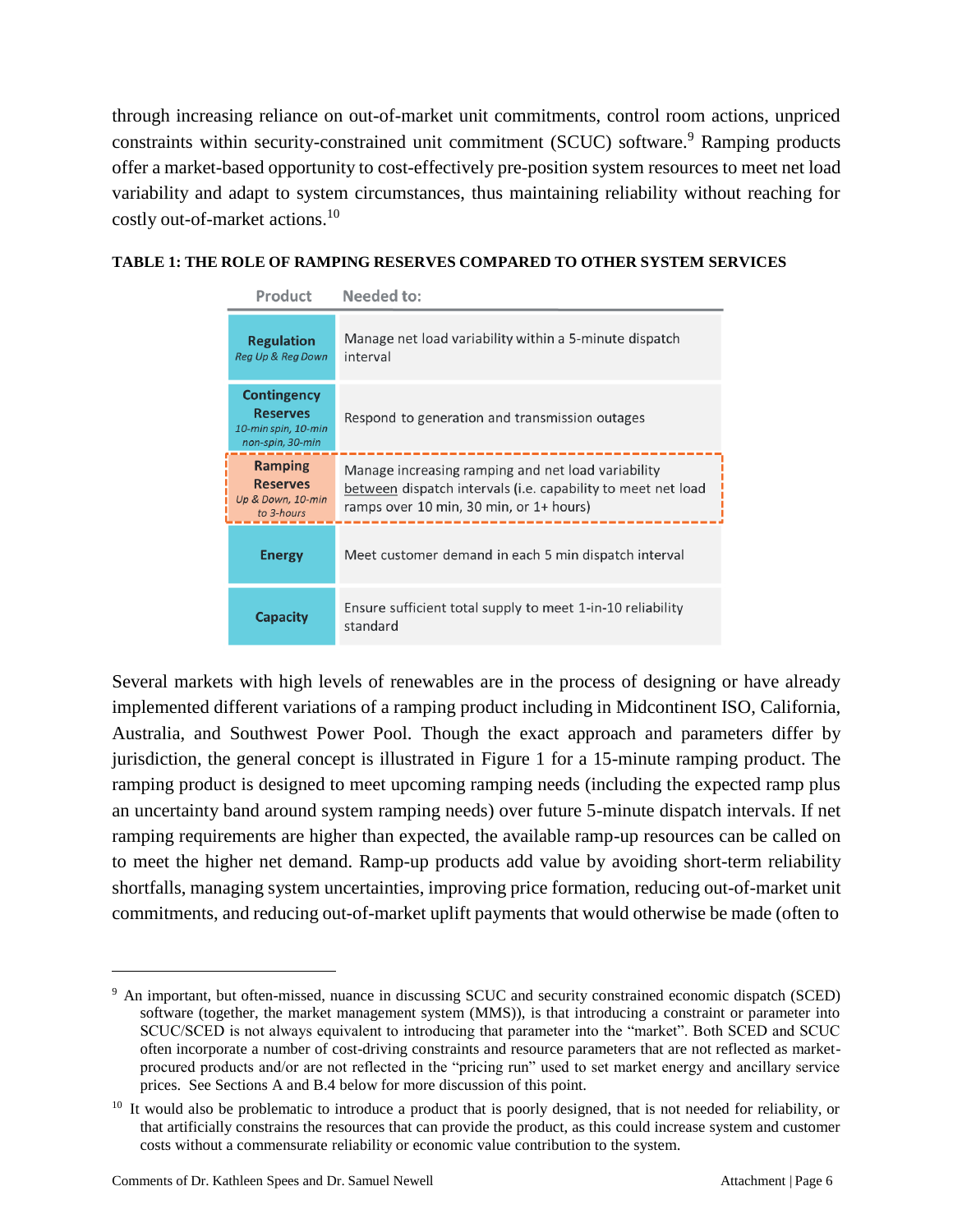less flexible resources). Ramp-down products add value by cost-effectively managing the level of renewable curtailments imposed during low-demand periods.

<span id="page-10-0"></span>



Source: Adapted from Navid & Rosenwald, *Ramp Capability Product Design for [\[Midcontinent](https://cdn.misoenergy.org/Ramp%20Capability%20for%20Load%20Following%20in%20MISO%20Markets%20White%20Paper271169.pdf) ISO] Markets*, December 22, 2013.

In systems with low net load variability, ramping reserves may be plentiful at low or zero cost by traditional thermal resources (in which case, ramping products to secure and price the ramping reserves are either not needed or rarely needed). But as net load variability increases, thermal resources will not provide ramping reserves "for free" as a by-product of energy dispatch, meaning that absent ramping products they will need to be dispatched and paid on an out-of-market basis. Ramping products can rationalize the quantity of ramping reserves procured at each timeframe, create a transparent price, and attract lower-cost solutions for managing net load variability. During times when ramping supply as plentiful, ramping reserves would clear at or near a zero price; but if maintaining ramping reserves would impose cycling or opportunity costs on market participants, the price would increase.

Ramping reserves will also prove to be the natural product through which to draw on the capabilities of the next generation of flexible clean energy technologies such as batteries, DR, electric vehicles, and other DERs. Many of these emerging resources can have high responsiveness and minimal cost to stand ready to manage system ramping needs. By incentivizing flexibility through 10-minute to 3-hour ramping reserve products, a much wider array of technologies could be attracted to participate in the wholesale electricity markets. This would enhance the ISOs' visibility and control of DERs, making them an asset in managing system variability (rather than another uncertainty to manage around). Further, DR/DER resources' offers to provide ramping reserves (and energy when called to deliver) would reflect consumers' private willingness to pay for energy; this would greatly enhance energy and ancillary service market price formation by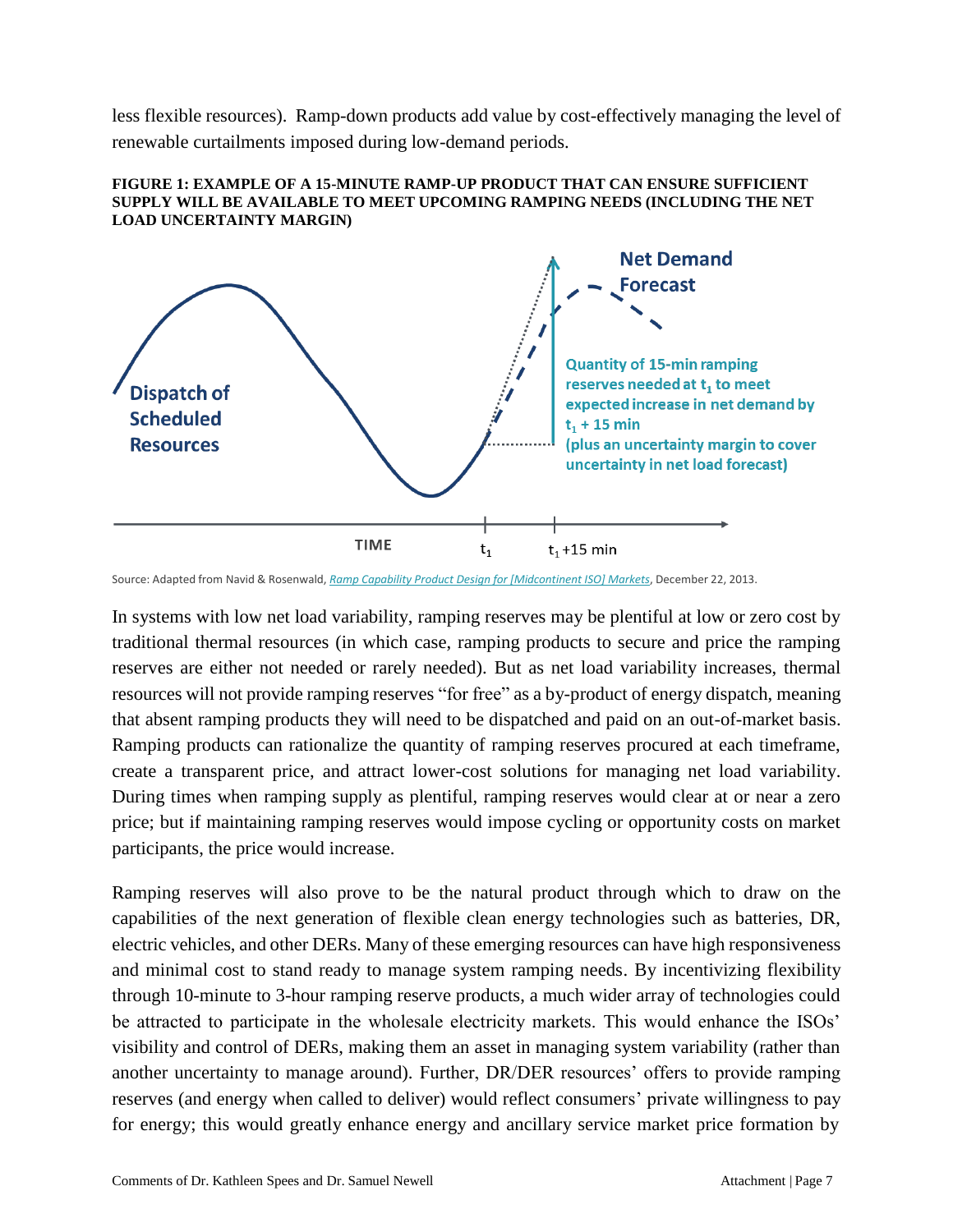aligning price formation of all products with consumer value, at least if DR/DER resources participate in sufficient volumes.

The component parts of a best-practice suite of ramping products have been proposed or implemented in several jurisdictions, but no market has yet implemented the full package. Drawing on observations from markets that have already implemented these products (and those where the needed ramping products do not yet exist), we suggest that the value of ramping products can be maximized by:

- **Conducting Foundational Analyses to Characterize Unmet System Needs (if Any):** Conducting analysis of historical conditions and simulated future conditions can determine the scale and patterns of net load variability, and which ramping reserve products may prevent reliability shortfalls and out-of-market actions.
- **Defining Fit-for-Purpose Ramping Products:** A ramping reserve is a quantity of supply that is currently not deployed for energy, but that is committed and available to meet higher net demand in future intervals. A market could define one or more ramping products that align with the greatest system needs identified in the foundational analysis, such as one 15-minute product and another 3-hour product. These products could be defined system-wide and on a regional basis if needed. Ramp-up and ramp-down products may also be separately defined (though we anticipate less need for and lower value for ramp-down reserves).
- **Developing Value-Based Demand Curves for Ramping Reserves:** Demand for each product would be based on the need for *expected* ramping needs in the 50/50 net load forecast, plus a an additional uncertainty band to account for *unexpected* ramping needs, representing both the expected short-term increases in net demand and net demand uncertainty.<sup>11</sup> The willingness to pay for each ramping product would be derived from each product's value to the system that each incremental MW of ramping reserves provides. This system value will decline as a function of volume of reserves procured, and should account for: (a) the value of lost load (VOLL) times the probability of lost load (POLL) achieved by the system avoiding rampingdriven load shed; and (b) the avoided costs of out-of-market unit-commitments that may otherwise be needed. This willingness to pay would be translated into an operating reserve demand curve (ORDC) that would set price paid for ramping reserves as a function of quantity procured.
- **Procuring Ramping Reserves Co-Optimized with Energy and Other Ancillary Services:** Ramping reserves would be procured in each 5-minute dispatch interval, even for reserves whose purpose is to meet reserves over longer timeframes. Reserves would be procured (and deployed) in a fully co-optimized fashion alongside energy and other ancillary services. Prices

 $11$  The need for a ramping product is driven by unexpected ramping needs that the market would otherwise underprovide, yet the product's demand quantity must include the expected ramping quantity. If the demand only covered unexpected needs, resources already providing ramping for expected needs would deploy the reserves as energy sales in the upcoming interval, without expanding the total supply of energy offers available for dispatch.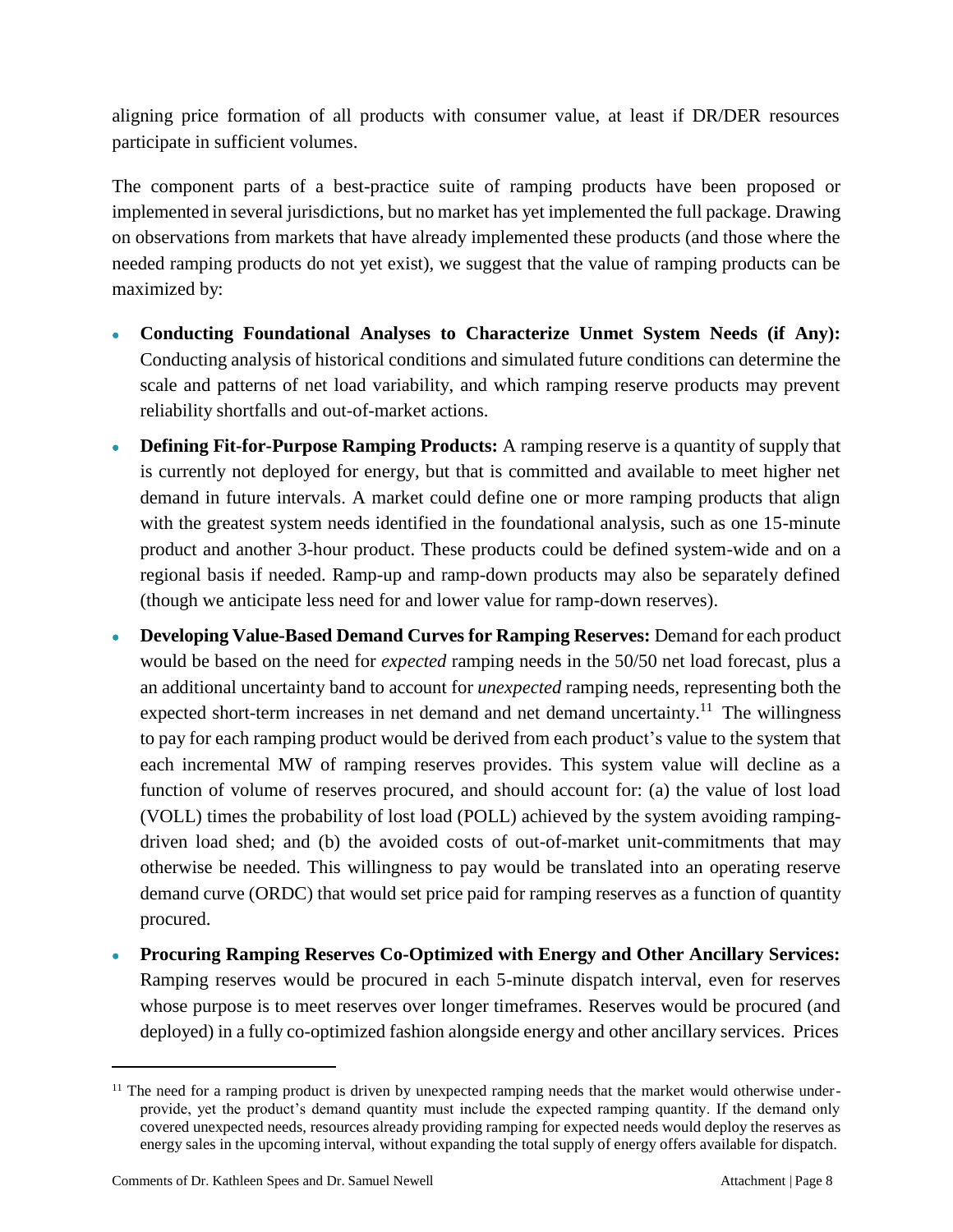would be set based on marginal cost and in consideration of opportunity costs of not selling energy and other products in that interval, plus any bid adders submitted by suppliers to reflect other costs of providing the reserve.

• **Enabling Broad Participation:** Ramping reserves should be defined in technology-neutral terms to enable participation of generation, demand response, variable resources, small resources, aggregated resources, and batteries, all types of distributed resources. Distributed resources that are not currently visible and dispatchable by the ISO could need to become dispatchable on the relevant timeframe in order to provide ramping reserves. Qualified quantity could be calculated as ramp rate times ramping window and procured in MW units, but technical characteristics such as resource variability, energy limits, state of charge, and online status would sometimes reduce the qualified capability.

If developed through a process that incorporates broad stakeholder input and builds on a comprehensive foundational analysis, ramping reserves can serve a critical role in helping to manage system variability. Together, the platform of energy and ancillary services (including ramping products) can foster competition, incentivize technology advances, and cost-effectively procure essential reliability services throughout the rapid clean energy transition that we expect in New York and many other regions.

# <span id="page-12-0"></span>**A. Experience to Date with Ramping Reserves and Related Products**

The NYISO has been assessing the potential need for ramping reserve products since at least 2018, though at the time certain other reforms were prioritized as more immediate concerns and to allow more time to learn from experience in other jurisdictions.<sup>12</sup> The NYISO is currently proposing to revisit the need for ramping reserve products in its 2022 work plan, but the ISO has not yet proceeded with the detailed system analyses and product definitions that would eventually be needed to introduce such a product(s).<sup>13</sup> Several other markets that already have higher penetration of renewable resources have either already implemented or are in the process of considering ramping reserves and related products, as summarized in [Table 2.](#page-14-1) The reasons for introducing ramping products varies across the regions, but have included to:

- Replace non-priced ramping constraints within multi-interval SCUC and security-constrained economic dispatch (SCED) software with a market product, so that dispatch instructions would better match resources' private economic incentives;
- Replace operations/control room out-of-market activities with a market product (e.g. practice to reserve "headroom" or monitor online responsive capacity and intervene with a reliability

<sup>12</sup> See NYISO, *[2018 Master](https://www.nyiso.com/documents/20142/4347040/2018-Master-Plan.pdf/88225d15-082b-c07a-b8ef-ccac3619a1ce) Plan: Wholesale Markets for the Grid of the Future,* June 2018, pp. 17-18.

<sup>&</sup>lt;sup>13</sup> See NYISO, Update on Grid in Transition [Related Work](https://www.nyiso.com/documents/20142/26628478/20211202%20NYISO%20-%20Update%20on%20Grid%20in%20Transition%20Recommendations%202021%20and%202022.pdf/d5179916-b211-6c3a-bd93-e1ca1a2a23c6) Plan for 2022, December 2, 2021, p. 9.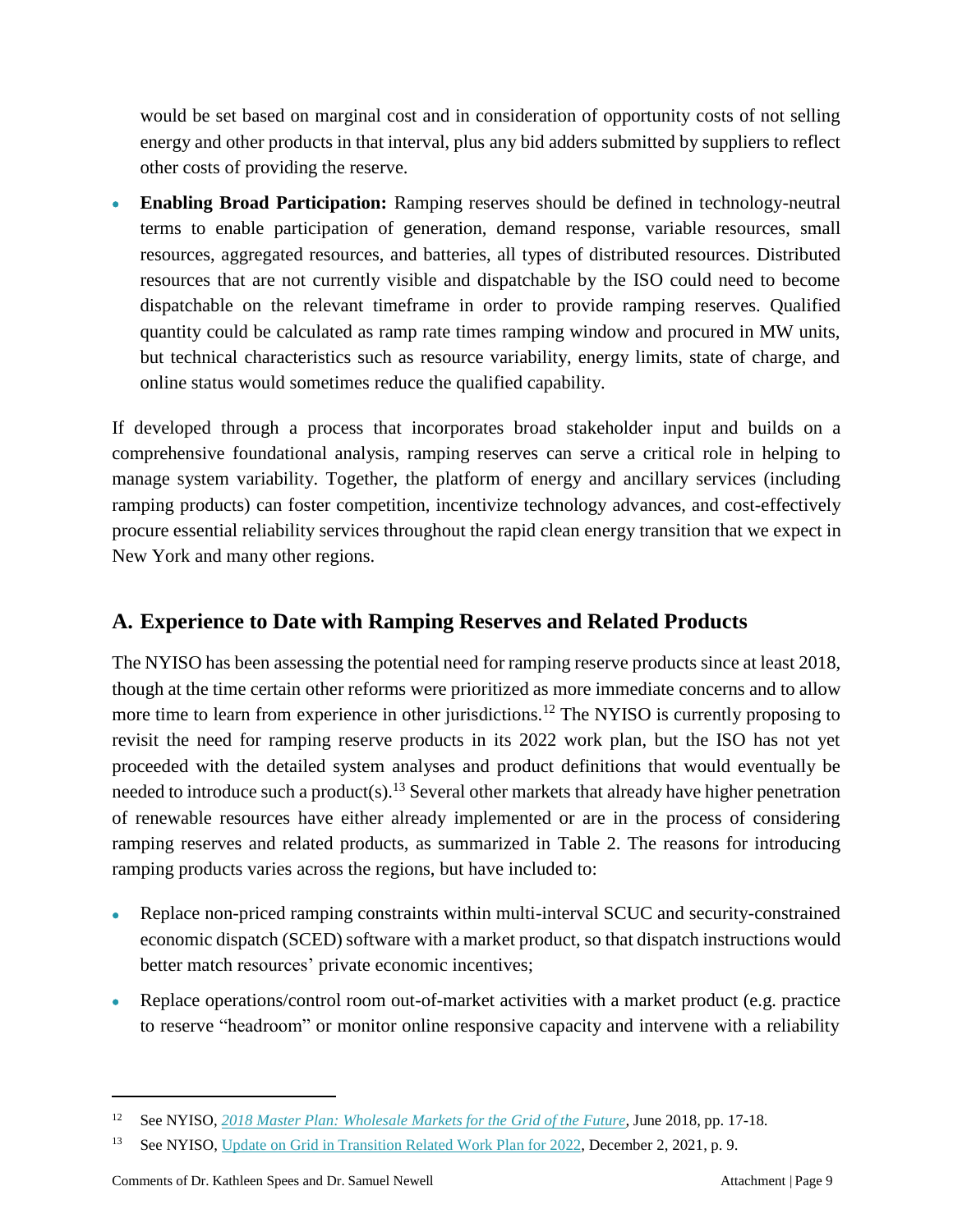unit commitment (RUC) whenever some trigger or threshold was met, even if no ancillary service was defined to reflect that trigger);

- Bring more dispatchable supply into online status on a regular basis;
- Bring more DR and DER into the category of "visible and dispatchable" supply;
- Use a market mechanism to better align the volume of renewable curtailments with economic signals; and
- Ensure that day-ahead markets produce enough unit commitments to avoid systematic out-ofmarket commitments to manage net load uncertainty.

In our experience, these challenges are faced to a greater or lesser extent in most electricity markets, but the exact nature of a ramping product would need to be tailored to the unique circumstances. For example, a ramping product that aims to prevent day-ahead, post-market unit commitments will need to procure the product in the day-ahead market and consider and incorporate the operational and reliability triggers that the ISO has been relying on to proceed with out-of-market commitments. A ramping product aiming to prevent 3-hour-ahead RUC'ing will need to demonstrate that the 3-hour ramping needs are fulfilled with the product. Finally, ISOs likely will need to adjust operating procedures sufficiently to prioritize market-based procurement and build confidence in new technologies as they demonstrate capability to deliver on promised commitments.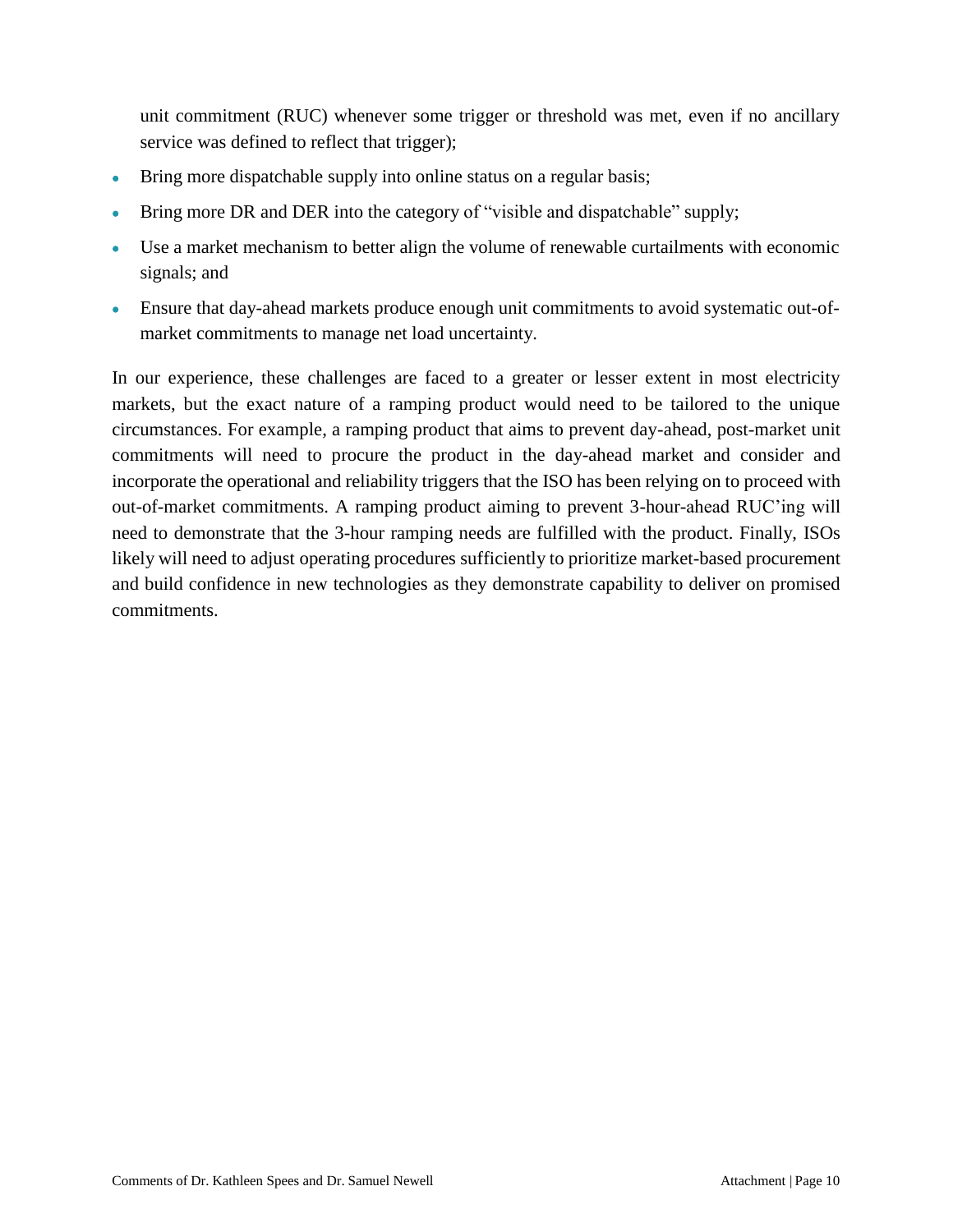#### <span id="page-14-1"></span>**TABLE 2: OVERVIEW OF RAMPING RESERVES AND RELATED PRODUCTS IMPLEMENTED OR UNDER CONSIDERATION**

| <b>Market</b>    | Product                                                                                           | Direction?     | Ramping<br>Timeframe               | Procurement<br>Timeframe     | <b>Quantity Procured</b>                                                                              | <b>Demand Curve</b>                                                            | <b>Offer Prices</b>                                                           | Location-Based<br>Procurement?                                                        |
|------------------|---------------------------------------------------------------------------------------------------|----------------|------------------------------------|------------------------------|-------------------------------------------------------------------------------------------------------|--------------------------------------------------------------------------------|-------------------------------------------------------------------------------|---------------------------------------------------------------------------------------|
| <b>CAISO</b>     | Implemented:<br><b>Flexible Ramping</b><br>Product                                                | Up and<br>Down | 5-minute<br>ramping<br>capability  | 15-min and 5-<br>min markets | Quantity to serve<br>the 97.5 <sup>th</sup> and 2.5 <sup>th</sup><br>percentile of<br>unexpected ramp | Ramp-up capped at<br>\$247/MWh<br>Ramp-down capped<br>at \$152/MWh             | Opportunity cost<br>only (no offer costs<br>allowed)                          | Not currently, but<br>management has<br>proposed to<br>implement nodal<br>procurement |
|                  | Proposed:<br>Imbalance Reserve                                                                    | Up and<br>Down | 15-minute<br>ramping<br>capability | DA                           | <b>Unexpected ramp</b><br>only                                                                        | Willing to pay up to<br>constraint<br>relaxation penalty<br>price              | Opportunity cost<br>plus offer costs                                          | Nodal procurement                                                                     |
| <b>MISO</b>      | Implemented:<br>Ramp Capability<br>Product                                                        | Up and<br>Down | 10-minute<br>ramping<br>capability | DA and RT                    | <b>Expected and</b><br>unexpected ramp<br>(unexpected ramp<br>set at +/- 575 MW)                      | Ramp-up and<br>Ramp-down both<br>capped at \$5/MWh                             | Opportunity cost<br>only (no offer costs<br>allowed)                          | <b>No</b>                                                                             |
| <b>SPP</b>       | <b>Approved, Pending</b><br>Implementation:<br>Ramp Capability-Up<br>and Ramp Capability-<br>Down | Up and<br>Down | 10-minute<br>ramping<br>capability | DA and RT                    | <b>Expected and</b><br>unexpected ramp                                                                | Based on cost of<br>committing a fast-<br>start resource to<br>cure deficiency | Opportunity cost<br>only (no offer costs<br>allowed)                          | <b>No</b>                                                                             |
| <b>NYISO</b>     | Preliminary<br>Consideration:<br><b>Flexible Ramping</b><br>Product                               | Undecided      | Undecided                          | DA and RT                    | <b>Unexpected ramp</b><br>only                                                                        | Undecided                                                                      | Opportunity cost<br>plus offer costs in<br>DA, opportunity<br>cost only in RT | Undecided                                                                             |
| <b>Australia</b> | Preliminary<br><b>Consideration:</b><br>Ramping commitment<br>market                              | Up and<br>Down | 30-minute<br>ramping<br>capability | <b>RT</b>                    | <b>Expected and</b><br>unexpected ramp                                                                | Undecided                                                                      | Opportunity cost<br>plus offer costs                                          | <b>No</b>                                                                             |

Acronyms: DA= Day-Ahead. RT = Real-Time

Sources: CAISO, "Flexible Ramping Product Uncertainty Calculation and Implementation Issues," April 18, 2018, pp. 4-5; 43. CAISO, "Decision on flexible ramping product refinements proposal," Memorandum, September 23, 2020. CAISO, "Day-Ahead Market Enhancements, Second Revised Straw Proposal," July 21, 2021. MISO, "Ramp Capability Modeling in MISO Dispatch and Pricing," FERC Technical Conference on Increasing Real-Time and Day-Ahead Market Efficiency through Improved Software, June 27-29, 2016. *Southwest Power Pool, Inc.,* 172 FERC ¶ 61,027 (2020). NYISO, "Market Design Conceptsto Prepare for Significant Renewable Generation," Market Issues Working Group, April 26, 2018. AEMC, "Reserve Services in the National Electricity Market," Directions Paper, January 5, 2021.

# <span id="page-14-0"></span>**B. Maximizing the Value of Ramping Products**

We offer here a generalized framework for developing a suite of ramping products that would be tailored to the needs and value proposition in a particular market, accounting for the region's unique system flexibility needs, resource mix, system value, and market design. The general purpose of a ramping reserves product is to ensure that sufficient supply (or responsive demand) is pre-positioned to meet net demand variability in future dispatch intervals. As a general matter, we recommend that the need for ramping products across intervals ranging from 10-minutes to 3 hours should be evaluated; that particular focus should be placed on opportunities to integrate flexible new technologies; and that ramping products should be procured in a co-optimized fashion alongside energy and other ancillary services using a value-based demand curve.

The component pieces of this recommended approach have all been implemented in some fashion, but nowhere have all of these best practices been implemented in their entirety.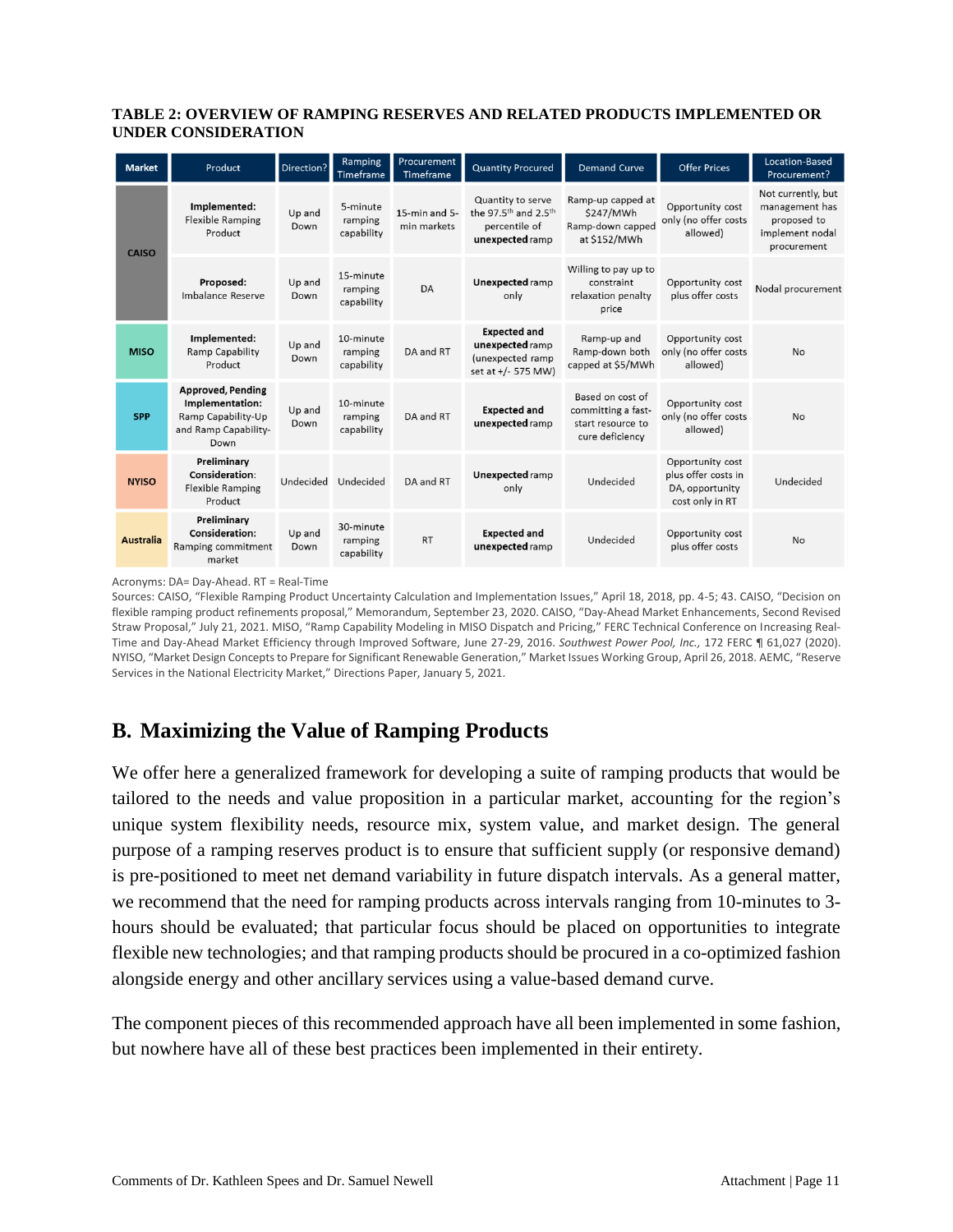## <span id="page-15-0"></span>**B.1. Conduct Foundational Analyses to Characterize Unmet System Needs (if Any)**

Determining whether ramping products are needed should be grounded in analyses of wind/solar/load variability, forecast errors, and how the existing energy market (and operator actions) can maintain supply-demand balance. The starting point is historical analysis, supplemented by simulated operations with future increases in renewable penetration, perhaps with and a broader distribution of weather patterns. Indicators of need for ramping products would be ramp-limited loss of load, meeting load but only through out-of-market operator actions, or increases in uplift payments to compensate for cycling or maintaining headroom. Characterization of the need would examine the frequency and depth of shortages and the limiting factors, such as 15-minute fast ramping and/or 3-hour sustained ramping, for example.

A recent analysis conducted by the Electric Reliability Council of Texas (ERCOT) offers an excellent example of a net load analysis that informs the scale and patterns of system ramping needs that the market will face in coming years. ERCOT staff examined the distribution of net load ramping that would be needed to avoid both curtailments and load shedding, utilizing historical load and renewable patterns, after increasing the level of renewable resources on the system. The size of net load ramps was characterized at the 10-minute, 15-minute, 30-minute, 1 hour, and 3-hour timescales, with the results of the 30-minute analysis illustrated in [Figure](#page-16-1) 2 below. If the system reaches 30,000 MW of renewables, ERCOT expects that the largest 30-minute ramp over any given year would approximately double from 6,000 MW to 12,000 MW. The most significant 30-minute ramping would be observed in evenings over the winter months. ERCOT identified a different pattern of net load ramping needs across other timescales. Such analyses are the first step toward determining whether the current market design is already adequate to meet ramping needs without frequent interventions, or whether and how a new product(s) should be developed to meet those needs in the context of the energy and other ancillary services markets.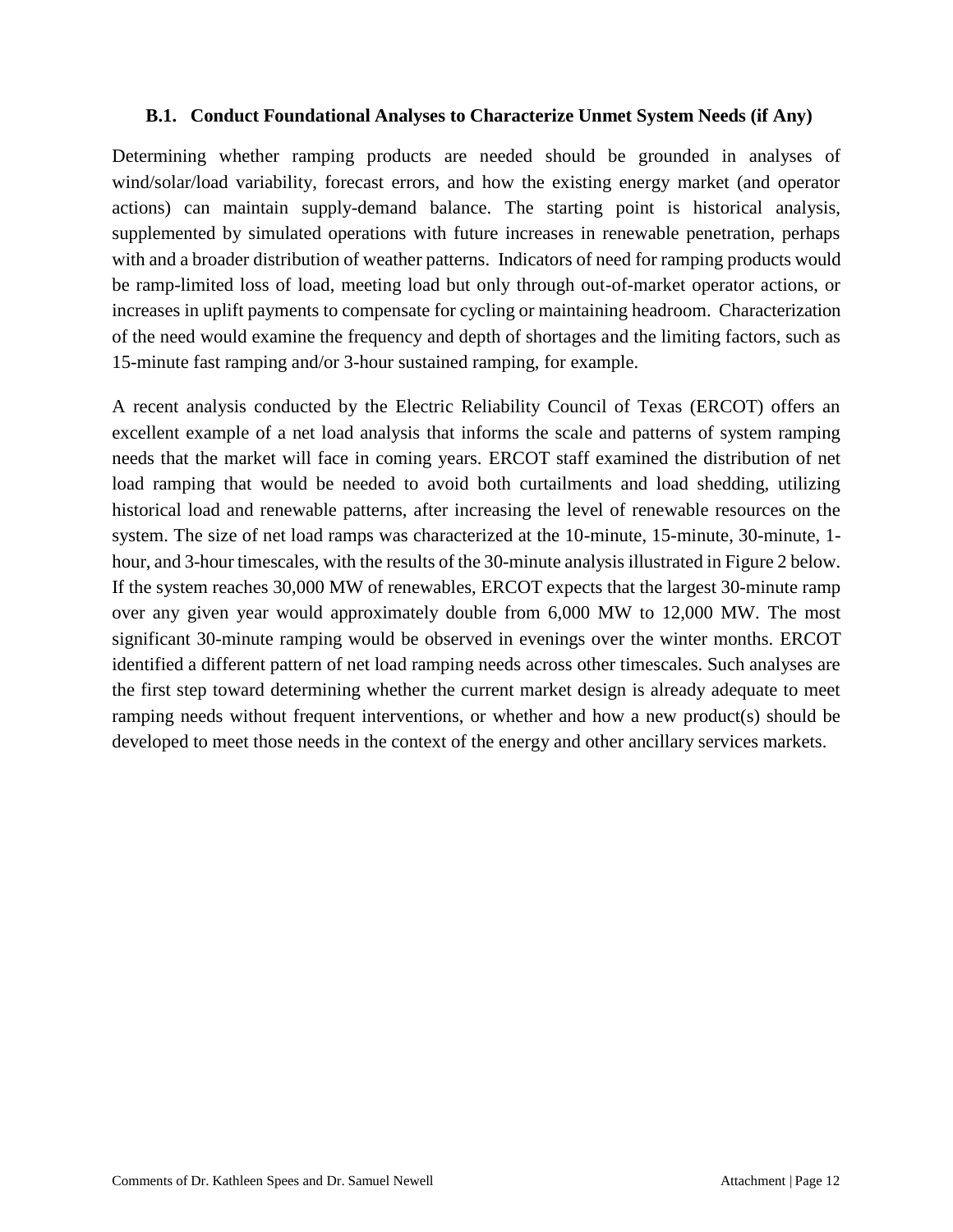

#### <span id="page-16-1"></span>**FIGURE 2: ERCOT ANALYSIS OF 95TH PERCENTILE NET LOAD INCREASES OVER 30 MINUTES AT VARYING RENEWABLE PENETRATION LEVELS (HISTORICAL, 10 GW, 20 GW, AND 30 GW)**

<span id="page-16-0"></span>Source: Electric Reliability Council of Texas (ERCOT), "Impact of Growth [in Wind](https://www.ercot.com/files/docs/2021/10/25/NetLoad_Ramping_Analysis_v2_WMWG.pptx) and Solar on Net Load" October 2021, p. 20.

## **B.2. Define Fit-for-Purpose Ramping Products**

If and once unmet system needs are identified, they can be translated into a one or more ramping products. A "ramping reserve" is the quantity of scheduled supply that is currently not deployed for energy, but is available to meet increases in net demand in future intervals. Defining this need as a product requires specifying the direction, timeframe, locational specificity, duration requirements, and perhaps other characteristics.

To ensure the products are fit-for-purpose to address system needs, consider:

**Direction:** *Ramp-up* products would be needed if the system experiences or expects to experience substantial out-of-market actions, uplift payments, and shortage events associated with steep, sustained and/or uncertain increases in net load. Multiple ramp-up products may be needed at many timeframes ranging from 10-minute to 3-hours so as to align with the timeframes needed to manage forecast errors and prevent out-of-market unit commitments (both fast-start and longer-start). Ramp-up products can help to economically pre-position the fleet to balance the cost of holding ramping reserves against the system benefit of holding those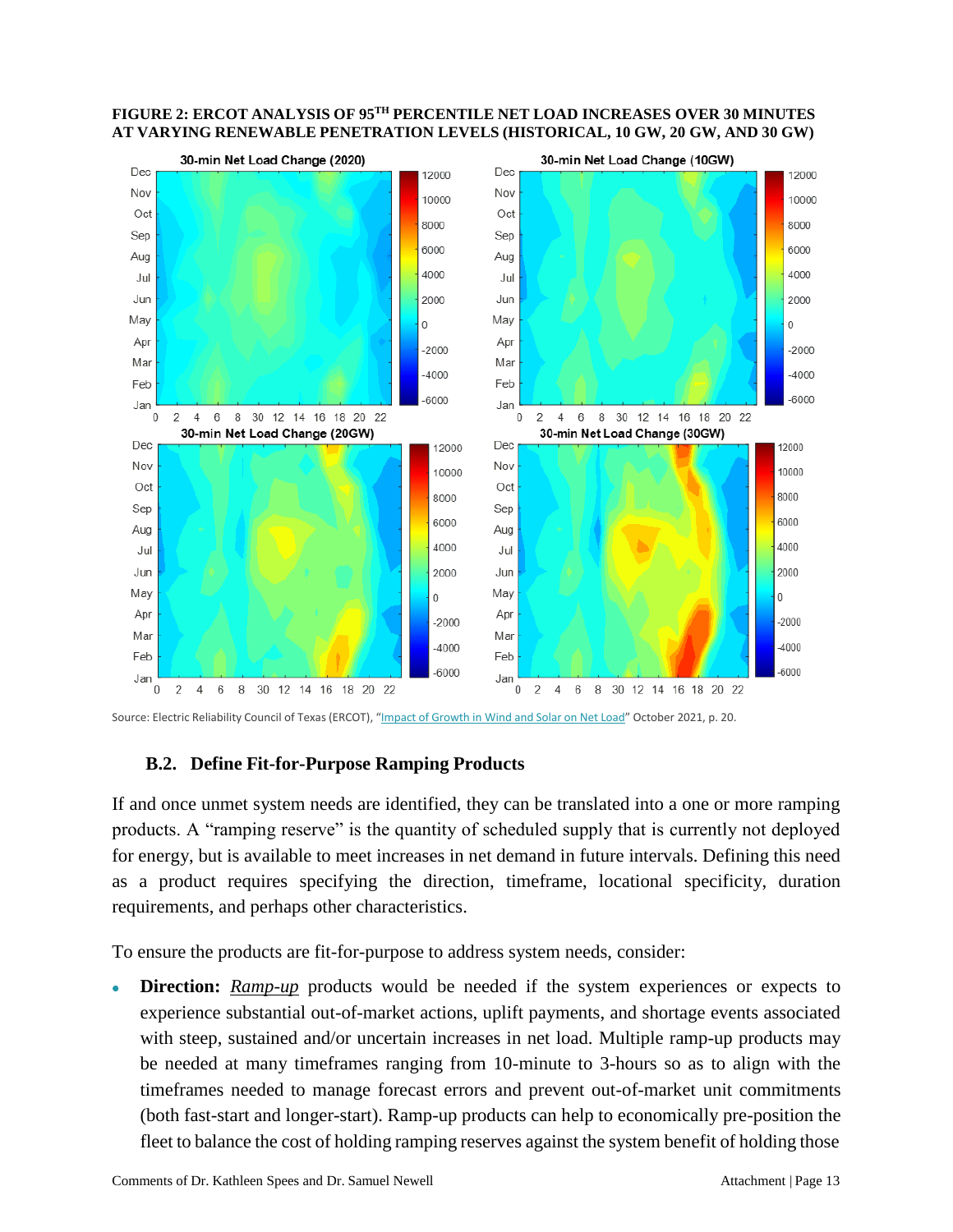reserves; this product is likely to attract resources such as dispatchable thermal, DR, and batteries to maintain the proper volume of at-ready supply. *Ramp-down* products may be needed if a system is facing uneconomically high renewable curtailments, such as curtailments occurring at the same time that thermal generation is online and operating at minimum generation levels. A properly-defined ramp-down product will never clear at high prices (never higher than the expected value of renewable curtailments avoided), but may still provide incremental incentives for thermal resources to reduce their minimum generation levels and encourage batteries to optimize their charging profiles.

- **Timeframes:** The most beneficial product depends on a view of both system needs and fleet capabilities. Short-term ramping needs (e.g. 10-minute) are relatively modest since net load can move only so far in a short time, but they must be met by fast-ramping resources. Longerforward timeframes (e.g. 3-hour) need more ramping reserves but can be met by less flexible resources. The longest timeframes beyond when plentiful offline resources could be activated are the easiest to serve. No reserve product is needed for longest-forward timeframes since there is ample reserve for "free," and it can be activated at later times without any action needed to reserve it at present. The system needs examined in the foundational analysis therefore should be compared to the capabilities and economics of the anticipated fleet, in consideration of the extent to which the ramping needs will be served without intervention. A combination of analysis of historical system conditions and simulations of the future system can be used to characterize the circumstances leading to shortage events, out-of-market actions/payments, and excess curtailments. Additional simulations of how the market would operate with ramping products of different timeframes can be utilized to demonstrate which products address the identified problems most cost-effectively.
- **Locational Needs:** Many markets will have certain subregions that will face greater net load variability and associated challenges than in the broader system. In these markets, the ramping reserve products can be defined on a locational basis.
- **Duration Requirements:** In some cases, particularly for longer-timeframe ramping products, the product definition will likely need to incorporate an element of resource duration. For example, a 3-hour ramping product that is needed to manage a system "duck curve" may need to include a 1-3 hour sustained output capability as part of the requirement to ensure the prepositioned resources are capable of performing throughout the net peak load period. However, a 10-minute ramping reserve product may require only a 10-minute sustained output capability, given the rolling effect of subsequently-committed resources across intervals. The nuances of interaction between each dispatch interval and amongst products will need to be considered when establishing any such duration requirements to ensure that: (a) system ramping needs are met and can be fulfilled by the committed resources; while also (b) avoiding the imposition of excess duration requirements that would impose costs and prevent some resources from participating. Once duration requirements are established, battery resources would need to be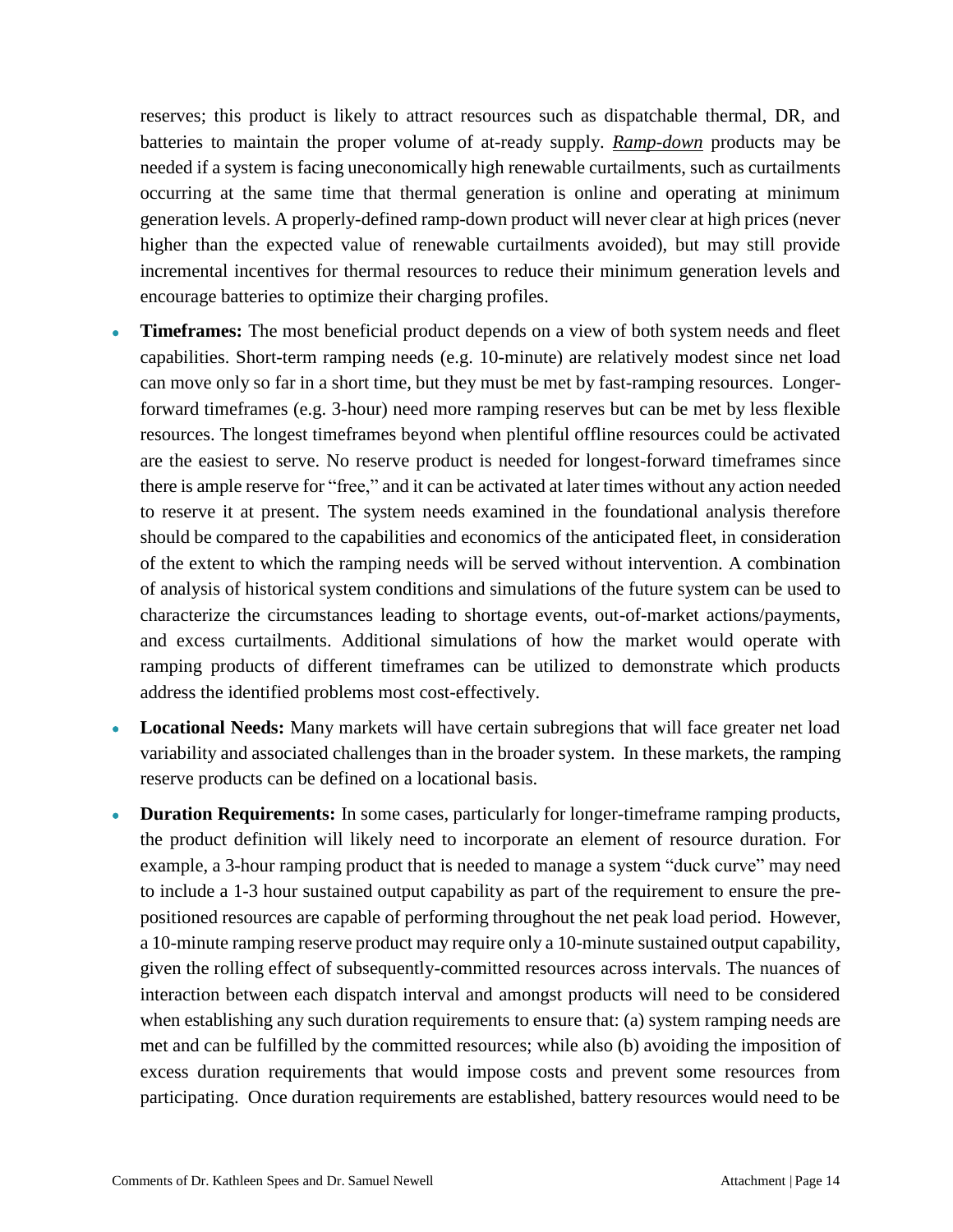tracked relative to their current state of charge in order to determine their eligible capability at any moment.

These product definitions may also need an element of flexibility, particularly in regions experiencing rapid fleet transition. We anticipate that many regions will need to updated their ramping products or introduce new ones as system and locational needs evolve.

## **B.3. Develop Value-Based Demand Curves for Ramping Reserves**

<span id="page-18-0"></span>The quantity of ramping reserves needed should change every interval as a function of the current net load forecast, so that the reserves are actively supporting system needs at all timeframes and conditions. The quantity of ramping reserves needed is in two components; the sum of expected and unexpected ramping reserves would determine the volume procured at each timeframe:

- **Expected Ramping Needs to Meet 50/50 Net Load Forecast:** This portion of the ramping reserves are needed simply to ensure that the system can meet the net load forecast. This portion of ramping reserves should be set based on the current net load forecast at any given time, with the required volume being large immediately prior to a daily net load ramp and zero when system demand is declining;<sup>14</sup> *plus*
- **Unexpected Ramping Needs:** This portion of the ramping reserves accounts for the uncertainty band around the net load forecast according to a probability distribution in net load (load minus wind minus solar) in the relevant timeframe. The parameters of this uncertainty distribution around net load variability would likely be developed in advance in a systematic analysis of net load uncertainty, and how that uncertainty changes across times of day and seasons.

Even more so than most other ancillary services, ramping reserves should not be procured in a fixed volume regardless of price. Contingency reserves should be maintained under nearly all circumstances to ensure that the system can react to instantaneous, unpredictable outage events; in contrast, ramping shortages emerge over several intervals and can be managed with various actions including curtailments, unit commitments, and load shedding if necessary. The possibility of and value of such measures can be expressed economically, to be traded off against the costs of avoiding them, through the market. As long as the value-based ORDC is developed accurately, the procurement of ramping reserves will always enhance value to the system and ultimately to consumers. The market will optimally make that trade-off if the demand for ramping reserves reflects the willingness to pay or the marginal value of reserves. As in the demand curves for other goods, the value should be highest for small amounts of reserves, then diminishing at higher quantities.

<sup>&</sup>lt;sup>14</sup> More precisely, this portion would be negative in a period of net load decline. If the sum of the expected and unexpected net ramping needs is negative, the procured quantity would be zero.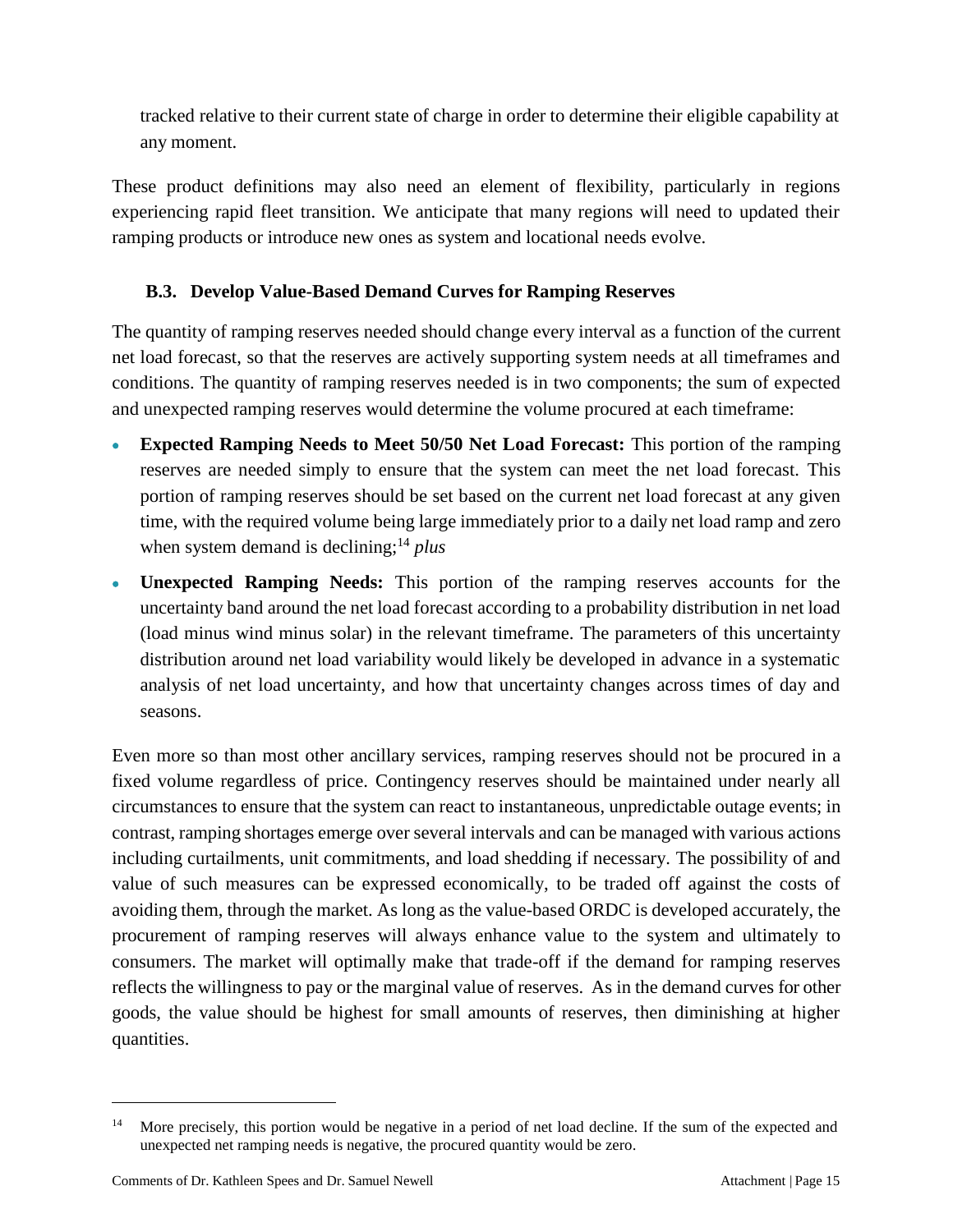An ORDC for ramping reserves can be developed to reflect the economic value at stake in any given market, and would account for the declining probability of lost load due to lack of ramping at each level of reserve, times the value of lost load (VOLL). This is not to suggest that prices would often or even ever clear near VOLL, as long as sufficient ramping supply is available from flexible resources, committing additional resources, and/or curtailing variable resources (as discussed under "Participation" below). The specifics of how to design the ORDC will need to be tailored to the realities of each market and defined product, but should aim to reflect the but-for cost of other out-of-market actions and out-of-market uplift payments that would be pursued in the absence of in-market ramping reserves. Though ORDCs developed to date have only considered the costs of involuntary load shedding when calculating ORDCs, it will be increasingly important to incorporate other costs such combined-cycle and fast-start resource unit commitment costs; uplift payments awarded to less flexible resources (whether dispatched by SCUC/SCED or the control room operator); non-SCED-integrated DR/DER dispatch costs; and emergency imports that may be called upon. Once these common non-market intervention costs are accounted for in the development of the most accurate ORDC for ramping reserves for a given system, we anticipate that the resulting ORDC would be relatively wide (i.e. showing positive economic value even at relatively large volumes), but with low or zero prices most of the time.

The estimated ORDC values would be developed in advance, likely using the same analysis and parameters used to characterize net load uncertainty across different seasons and times of day. The analysis would be updated annually or on some other periodic basis. The result of this analysis would be a price for ramping reserves as a smooth downward-sloping function of quantity, which could be translated to a series of penalty factors to be utilized in energy and ancillary market clearing.

The primary purpose for developing and implementing the ORDC is to reflect an in-market valuebased means of paying for ramping reserves that are needed for system security so as to avoid outof-market actions that would otherwise be taken to maintain. However, the ORDC will contribute other benefits to the system as well including to support efficient scarcity pricing that aligns with system needs, incrementally contribute to investment signals for reliability, and incentivizing emerging resources to become more dispatchable.

## <span id="page-19-0"></span>**B.4. Procuring Ramping Reserves Co-Optimized with Energy and Other Ancillary Services**

Ramping reserves would be procured in each hourly day-ahead dispatch interval and real-time 5 minute dispatch interval in a fully co-optimized fashion alongside energy and other ancillary services. Like other ancillary services, prices would be set based on marginal cost and in consideration of the opportunity costs of not selling energy and other products.

In the example illustrated in [Figure](#page-20-1) 3, the SCED run for the 5:00 dispatch interval would schedule the energy needed to meet demand at 5:00 as well as the ramping capability that must be held in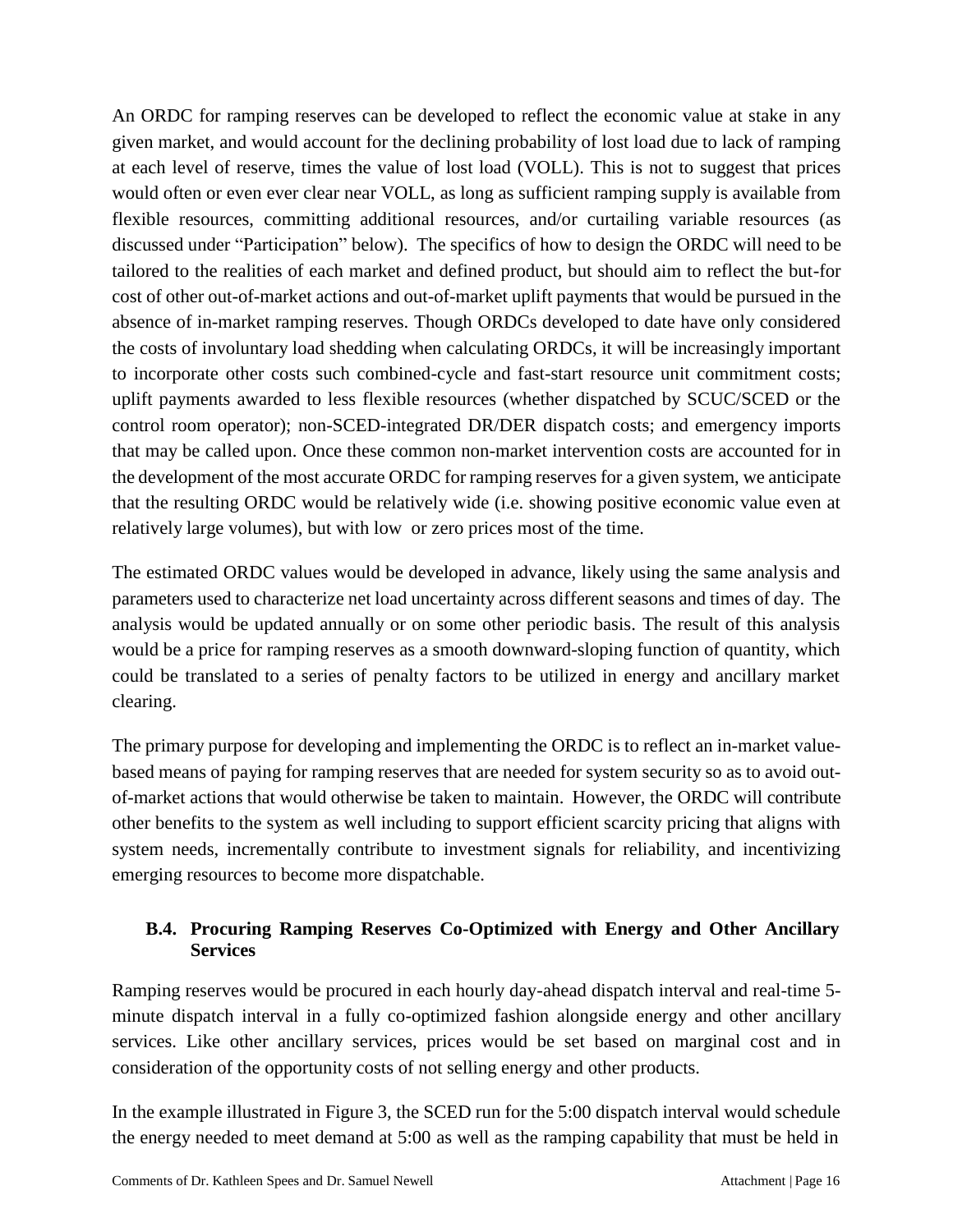reserve at 5:00 in order to meet the energy needs 15 minutes later at 5:15. The required quantity of ramping reserves is equal to the expected demand plus an uncertainty margin at 5:15 (illustrated as point "B") minus the expected demand at 5:00 (illustrated as point "A"). Resources clearing as ramping reserves at 5:00 would take on the obligation to offer their cleared capacity into the energy market by 5:15 (but would not be obligated to necessarily clear in the energy market).

In the next dispatch interval (at 5:05), the market would again procure sufficient quantities of energy for the current interval and enough ramping reserves to meet the ramping needs at 5:20. Thus, the quantity of ramping reserves would be updated every five minutes and would always maintain a rolling window that ensures the ability to meet upcoming system needs over the coming 15 minutes.

#### <span id="page-20-1"></span>**FIGURE 3: EXAMPLE OF 15-MINUTE RAMPING PRODUCT PROCUREMENT**



## **B.5. Enable Broad Participation**

<span id="page-20-0"></span>Ramping reserves should be defined in a technology-neutral fashion that enables participation of generation, demand response, variable resources, small resources, aggregated resources, electric vehicles, storage, and other DERs. In order to maximize the value of the ramping product in supporting cost-effective, reliable system transition, we recommend placing a new emphasis on ensuring that emerging resources are enabled to participate. This would include a program of pilot testing and iterative refinements to operational procedures, market rules, and controls/information systems to ensure that a wide array of emerging resources are enabled to offer their full capabilities to the system, and that the system operator can be confident in the promised supply. New ramping products will create an opportunity for more fully integrating these resources into the wholesale